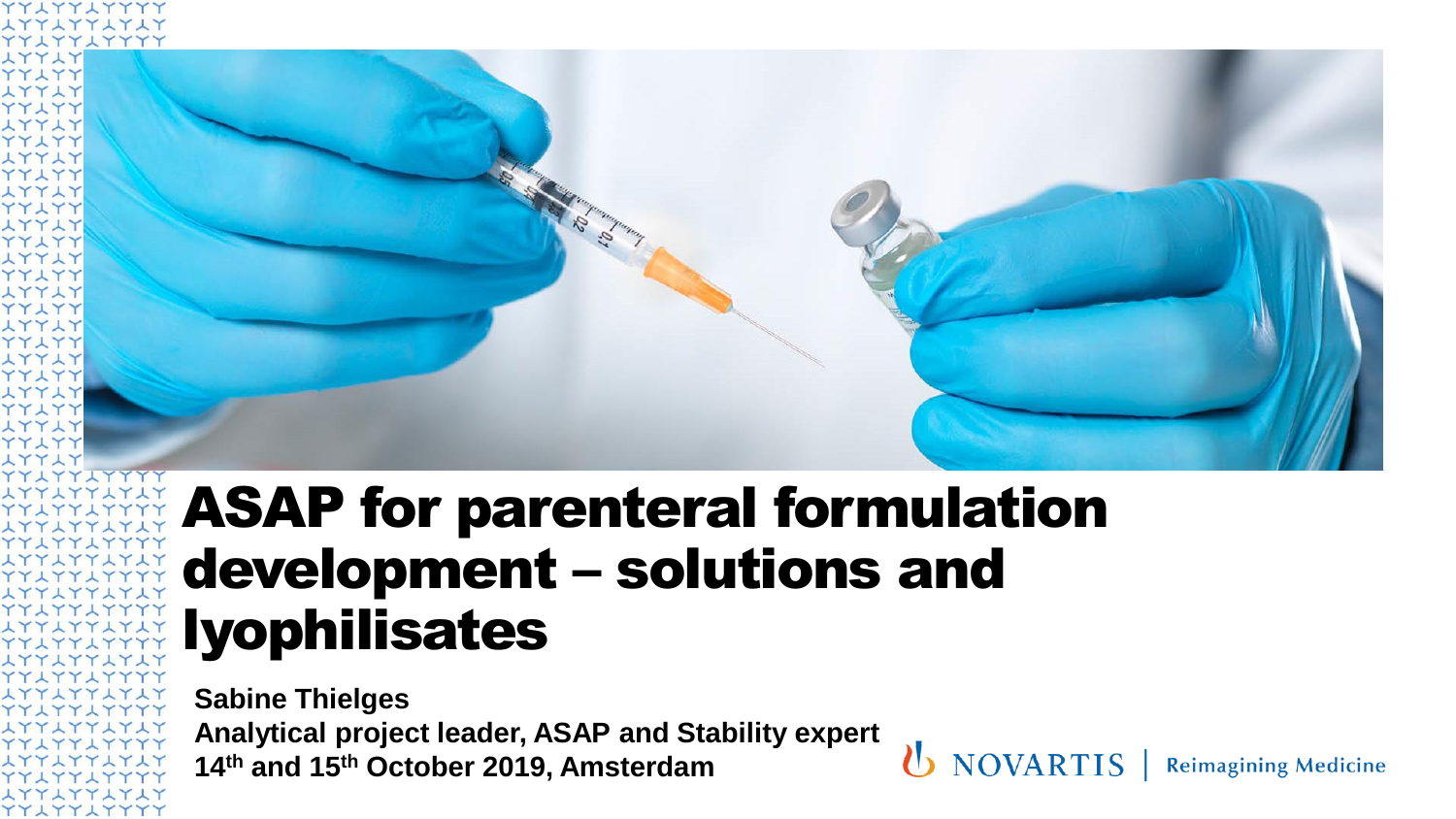

- ➢ **Parenteral, topical and ophthalmic formulation in Novartis**
- ➢ What is ASAP?
- $\triangleright$  Liquid formulation development:
	- ➢ 2 Quick development of sensitive compound for organic concentrate formulation
	- ➢ Prediction vs real time when drug substance change?
- $\triangleright$  Lyophilisate formulation development –

from unstable liquid formulation to stable lyophilisate using ASAP and/or DoE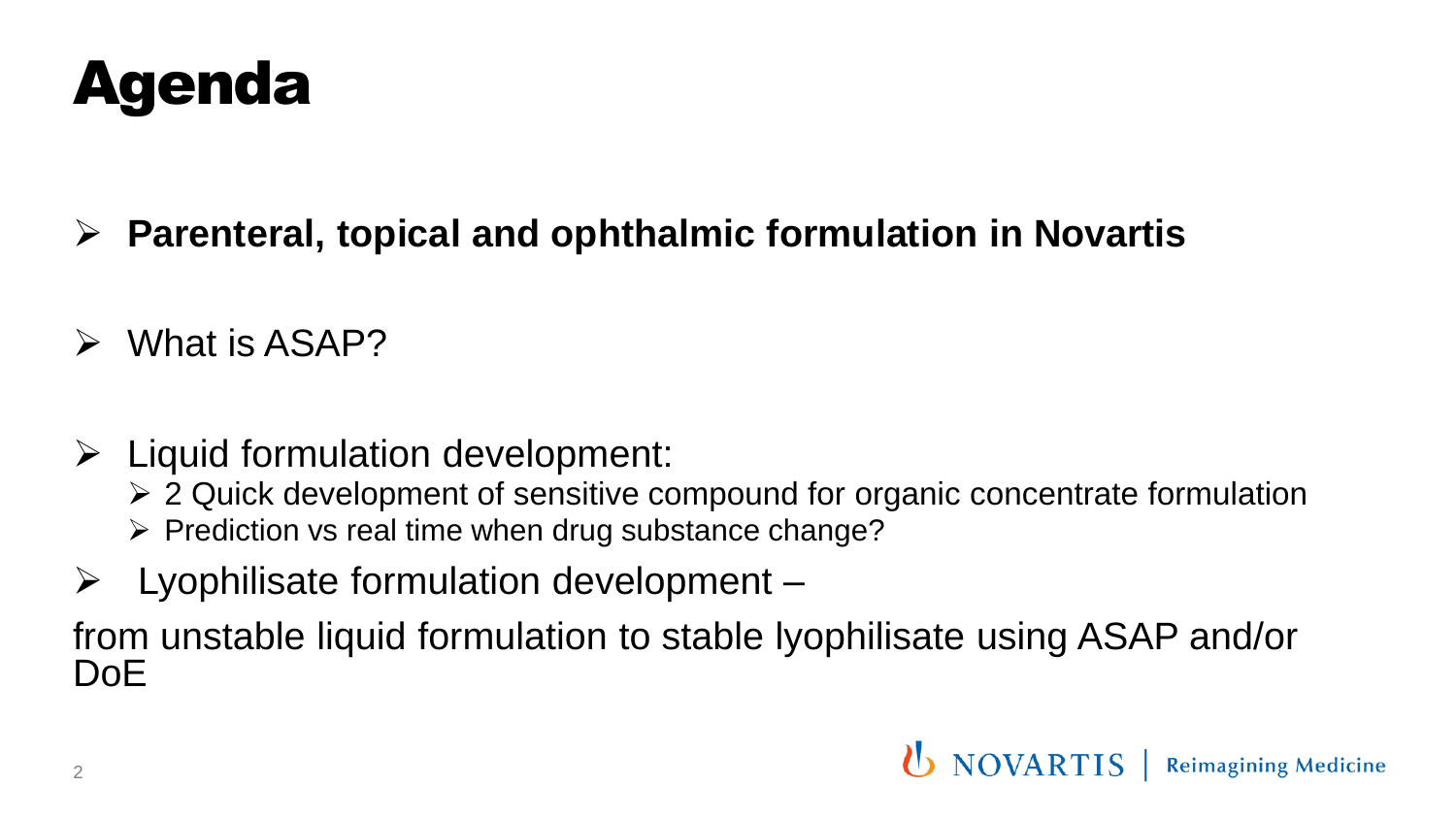## ParTop & Ophtha Dosage Forms and Projects





3

#### **Parenteral delivery systems**

- liquid and freeze dried products
- liposomes, nanoparticle, active and passive targeting

#### **Parenteral depot systems**

- microparticle, implants, in situ gelling systems
- Microcrystal suspensions

#### **Convenient topical applications**

• ointments, gels, creams, foams

#### **Transdermal therapeutic systems**

• patches, microneedles

#### **Ophthalmic dosage forms**

• Ophthalmic solution and suspension in drop container, gels, semi-solids, device

**U** NOVARTIS | Reimagining Medicine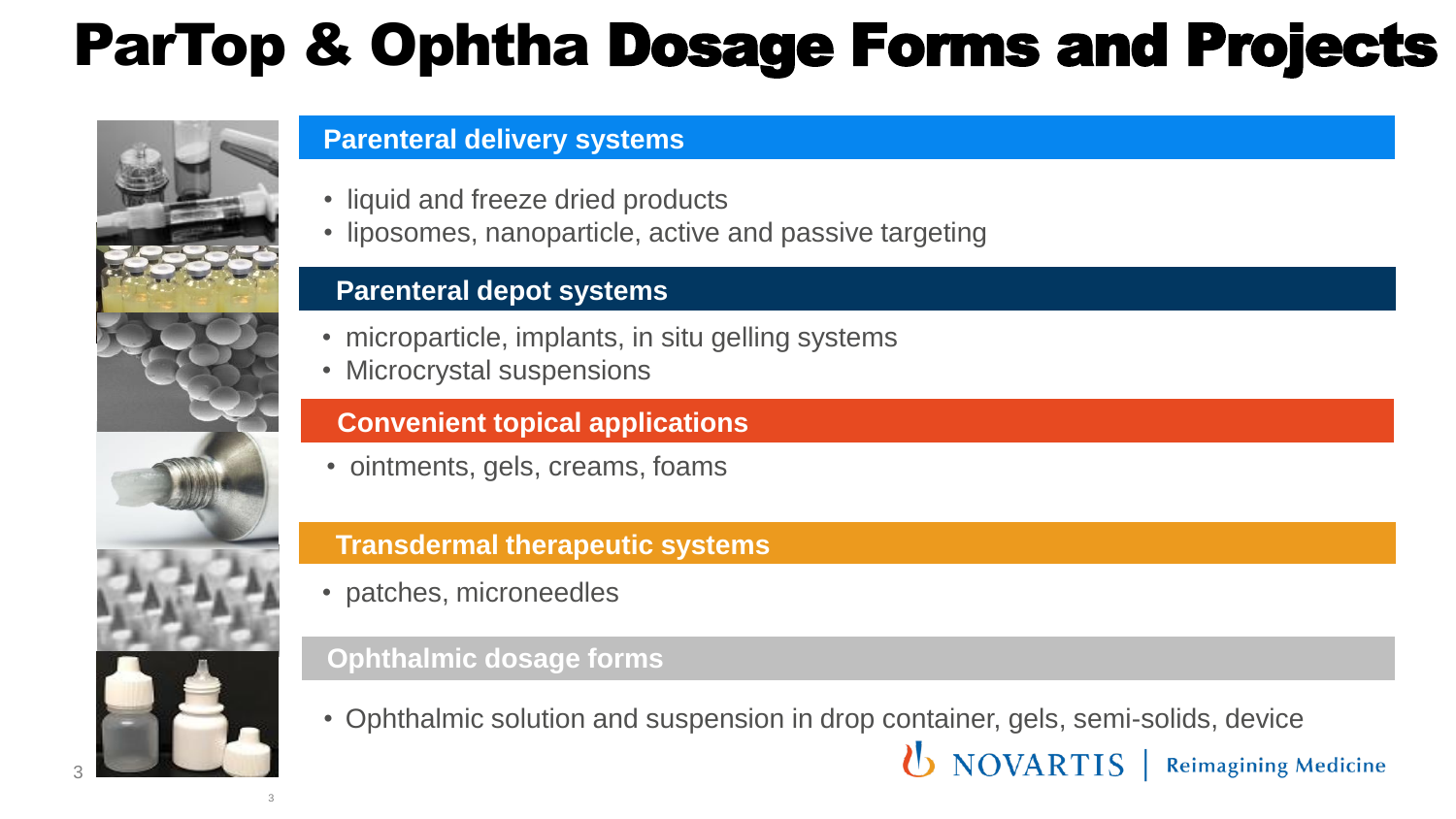## Types of parenteral formulation developed at Novartis using ASAP

- **1. Liquid in vials**
- **2. Lyophilisate in vials**
- 3. Liposomes and mixed micelles
- 4. Gel and cream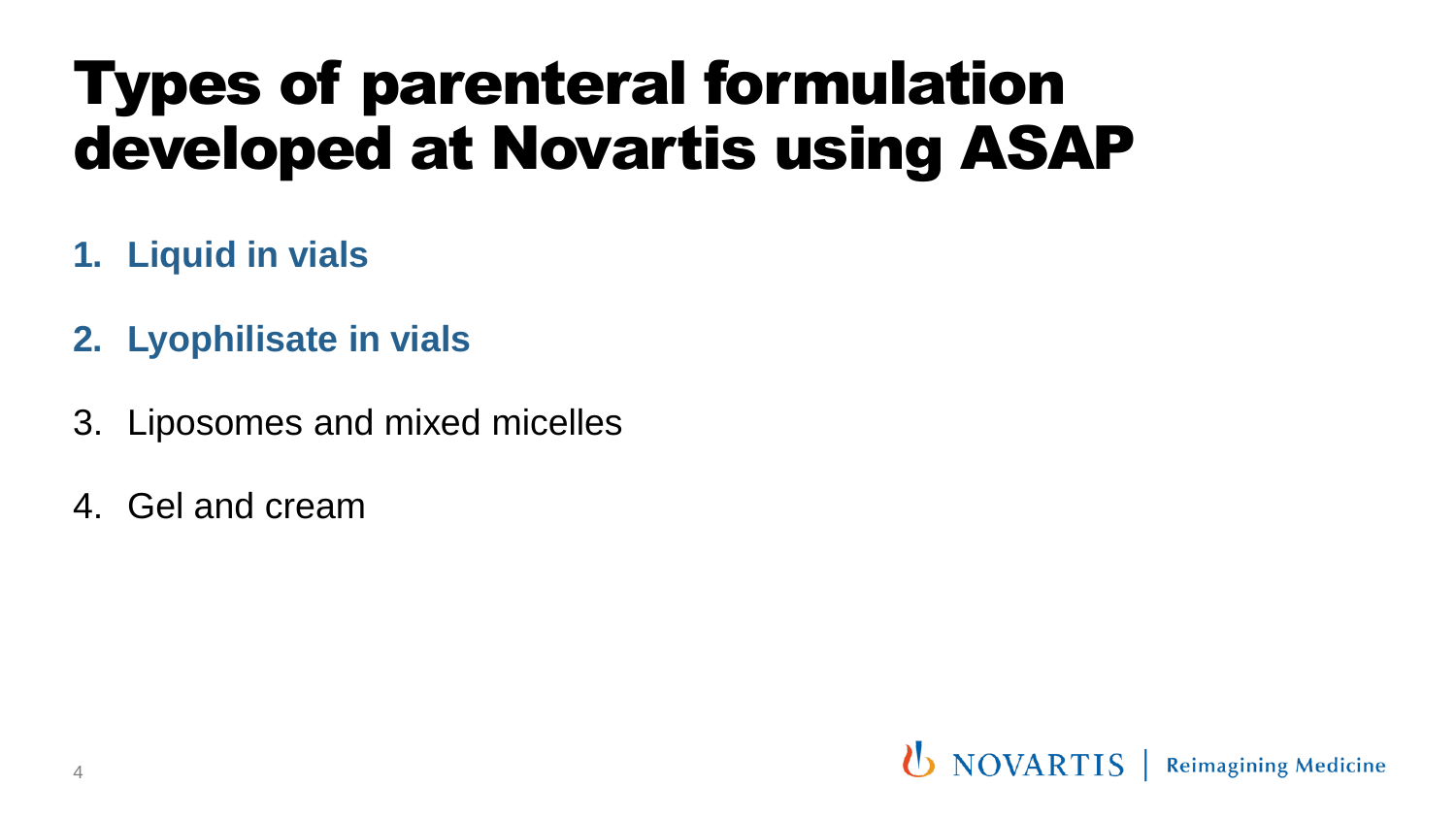

- ➢ Parenteral, topical and ophthalmic formulation in Novartis
- ➢ **What is ASAP?**
- $\triangleright$  Liquid formulation development:
	- ➢ 2 Quick development of sensitive compound for organic concentrate formulation
	- ➢ Prediction vs real time when drug substance changes?
- $\triangleright$  Lyophilisate formulation development –

from unstable liquid formulation to stable lyophilisate using ASAP and/or DoE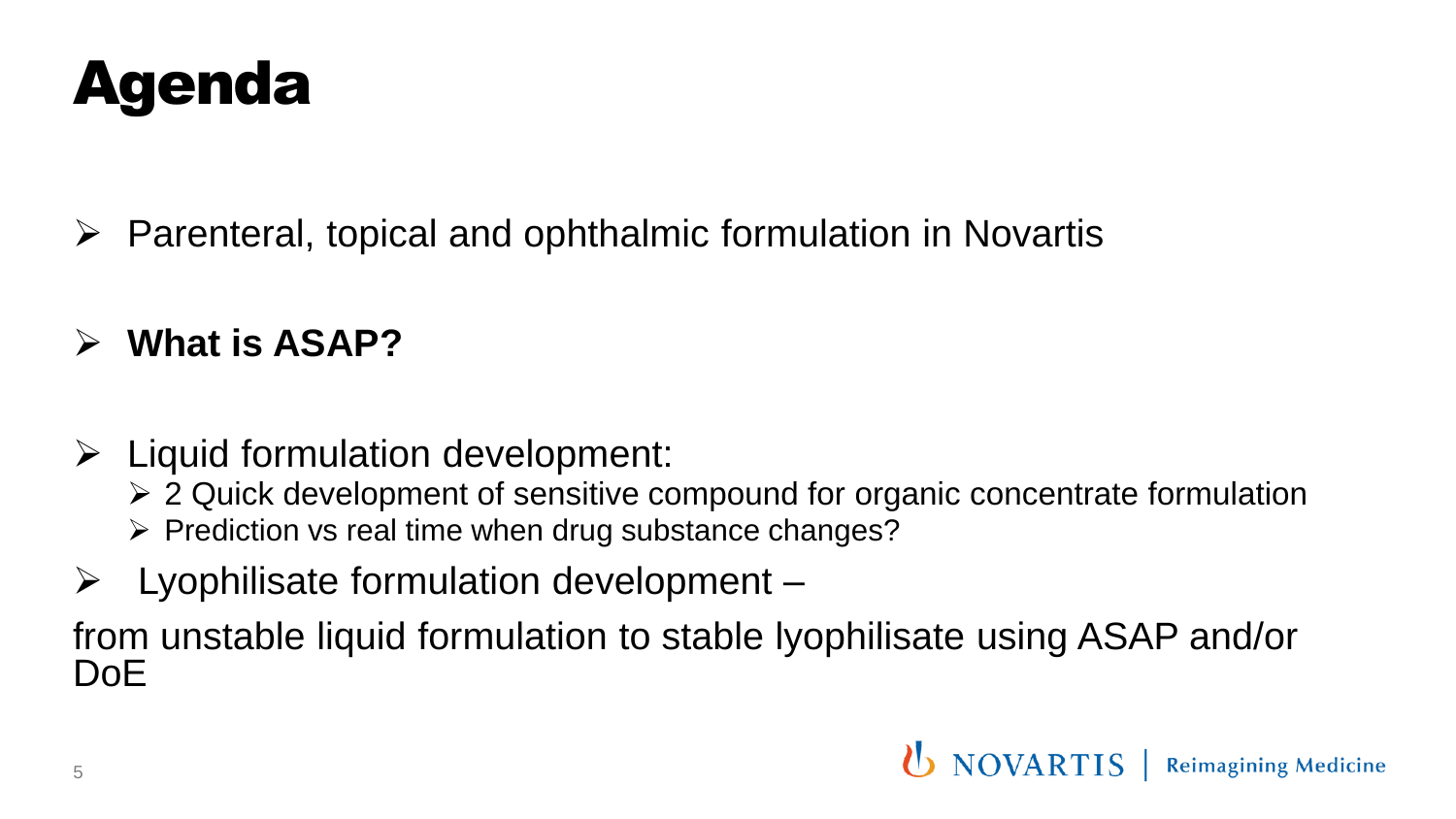# Introduction to ASAP principles:

### **Accelerated Stability Assessment Program**

|                                                                 | <b>ICH</b>                                                                                                                                                                                              | <b>ASAP</b>                                                                                                                                                                                 |
|-----------------------------------------------------------------|---------------------------------------------------------------------------------------------------------------------------------------------------------------------------------------------------------|---------------------------------------------------------------------------------------------------------------------------------------------------------------------------------------------|
| <b>Conditions</b>                                               | Long-term: 25°C/60%RH, 30°C/75%RH<br>Accelerated conditions:<br>40°C/75%RH, 50°C                                                                                                                        | Broader range of conditions:<br>40°C to 80°C, 10 to 75%RH)                                                                                                                                  |
| <b>Packaging</b>                                                | Primary container                                                                                                                                                                                       | Open dish tight vial                                                                                                                                                                        |
| <b>Parameters tested</b>                                        | All parameters                                                                                                                                                                                          | Chemical degradation and Potency<br>Other parameters under development                                                                                                                      |
| <b>Length of study</b>                                          | Minimum 6 months                                                                                                                                                                                        | 1 month                                                                                                                                                                                     |
| <b>SL</b> extrapolation                                         | ICH allows 2 or 4 fold extrapolation (No kinetic<br>consideration)                                                                                                                                      | Kinetic understanding of the degradation and statistical based<br>prediction                                                                                                                |
| In development<br>(variant<br>selection/Technical<br>stability) | Little or no degradation after 1M and/or 2M<br>➤<br>Uncertain relationship to long-term stability<br>➤<br>performance<br>Extrapolation of 1M and/or 2M data to estimate shelf<br>life is prone to error | > Isoconversion : no kinetic assumption<br>Arrhenius equation (I umidity corrected for solid)<br>$\blacktriangleright$<br>Statistical approach<br>Confidence in shelf-life projections<br>➤ |

**U** NOVARTIS | Reimagining Medicine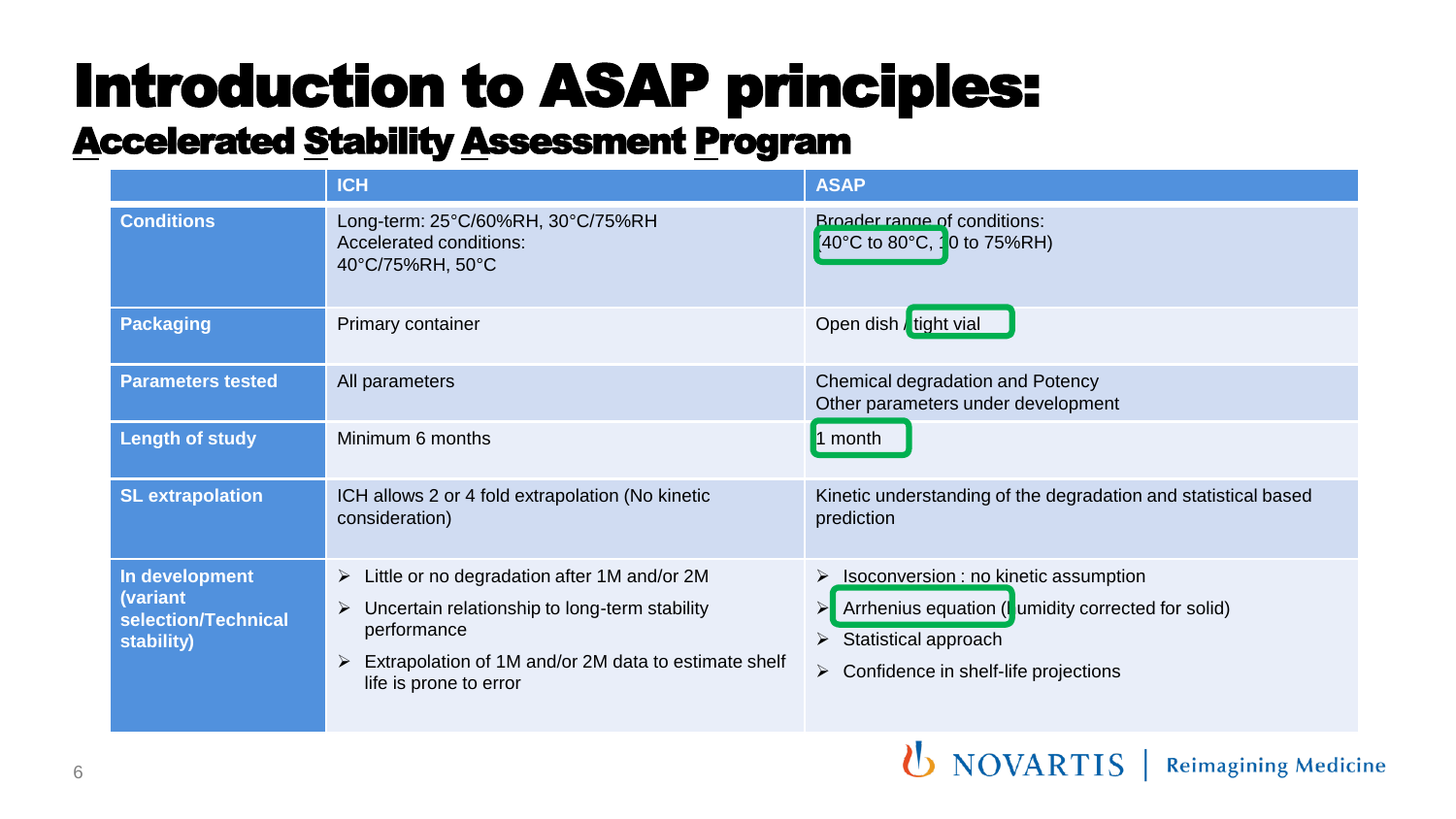## Arrhenius Equation and protocol for liquid



Measured during study Deg(%)/time(days)

Activation energy

| <b>Conditions</b> | <b>Time points</b> |
|-------------------|--------------------|
| T (°C)            | days               |
| 5                 | 14                 |
| 30                | $(7-14)$           |
| 40                | $7 - 14$           |
| 50                | $7 - 14$           |
| 60                | $7 - 14$           |
| 70                | $(7-14)$           |



**NOVARTIS Reimagining Medicine**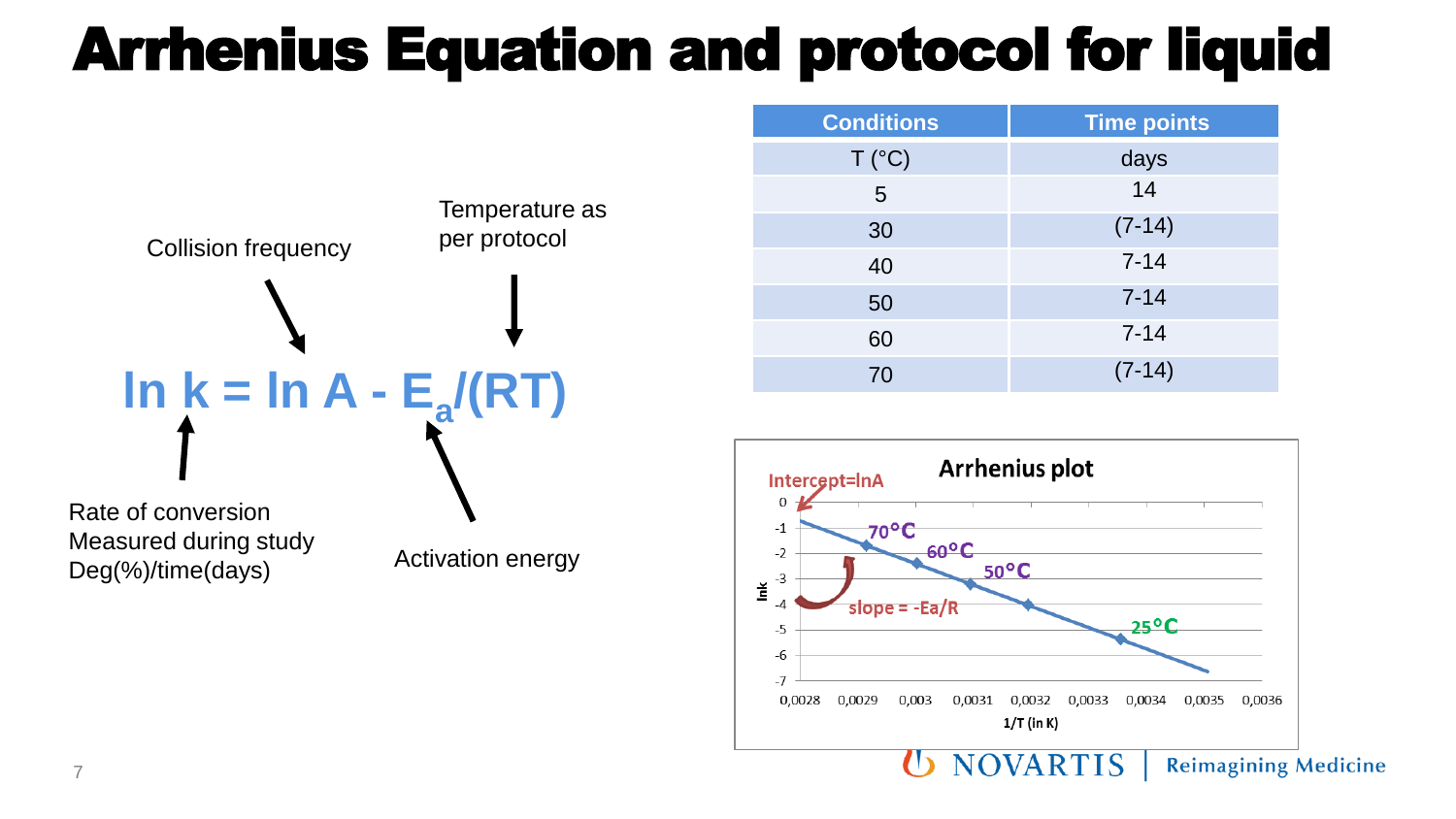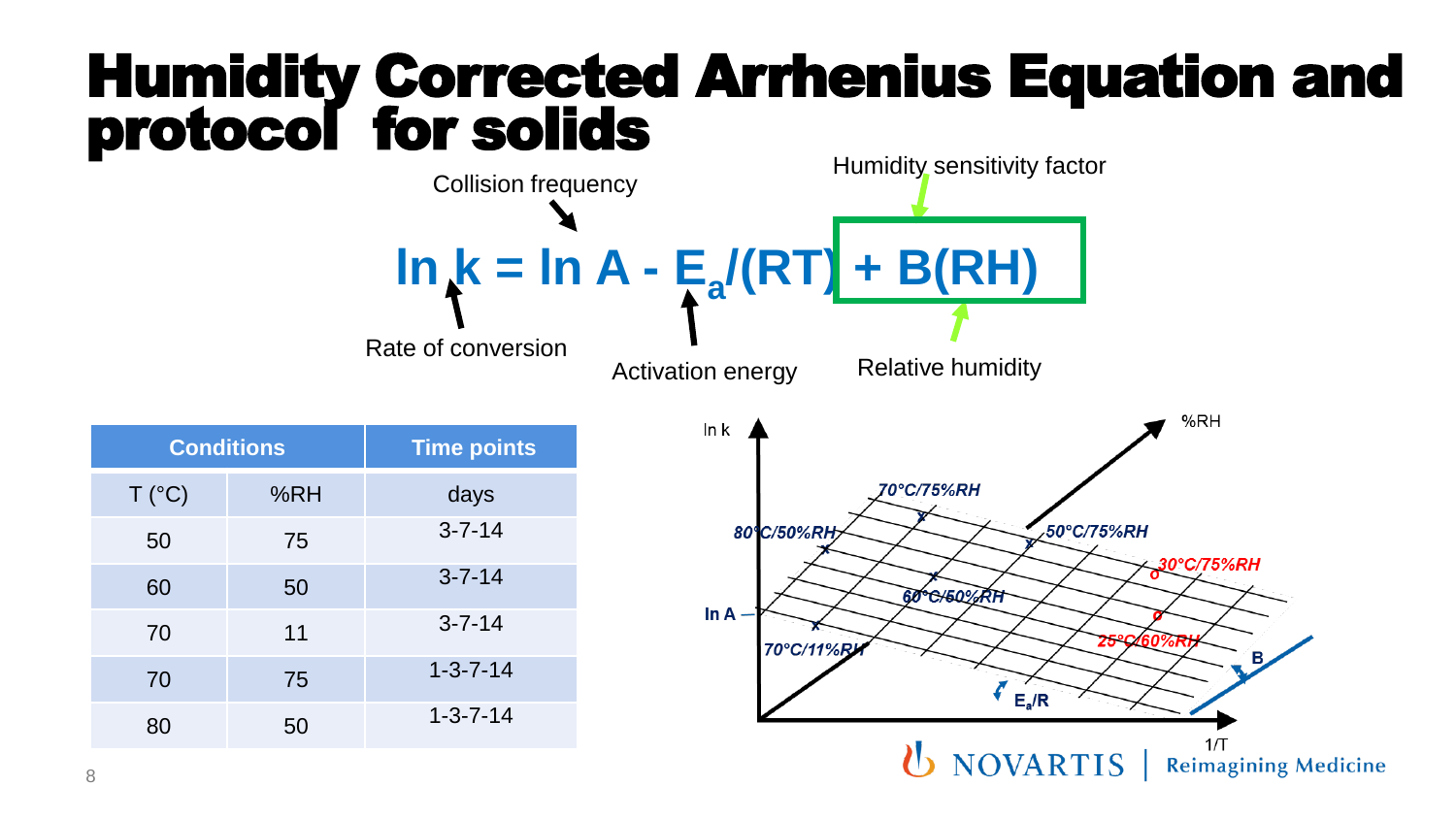

- ➢ **Parenteral, topical and ophthalmic formulation in Novartis**
- ➢ What is ASAP?
- ➢ **Liquid formulation development:**
	- ➢ **2 Quick development of sensitive compound for organic concentrate formulation**
	- ➢ **Prediction vs real time when drug substance changes?**
- $\triangleright$  Lyophilisate formulation development –

from unstable liquid formulation to stable lyophilisate using ASAP and/or DoE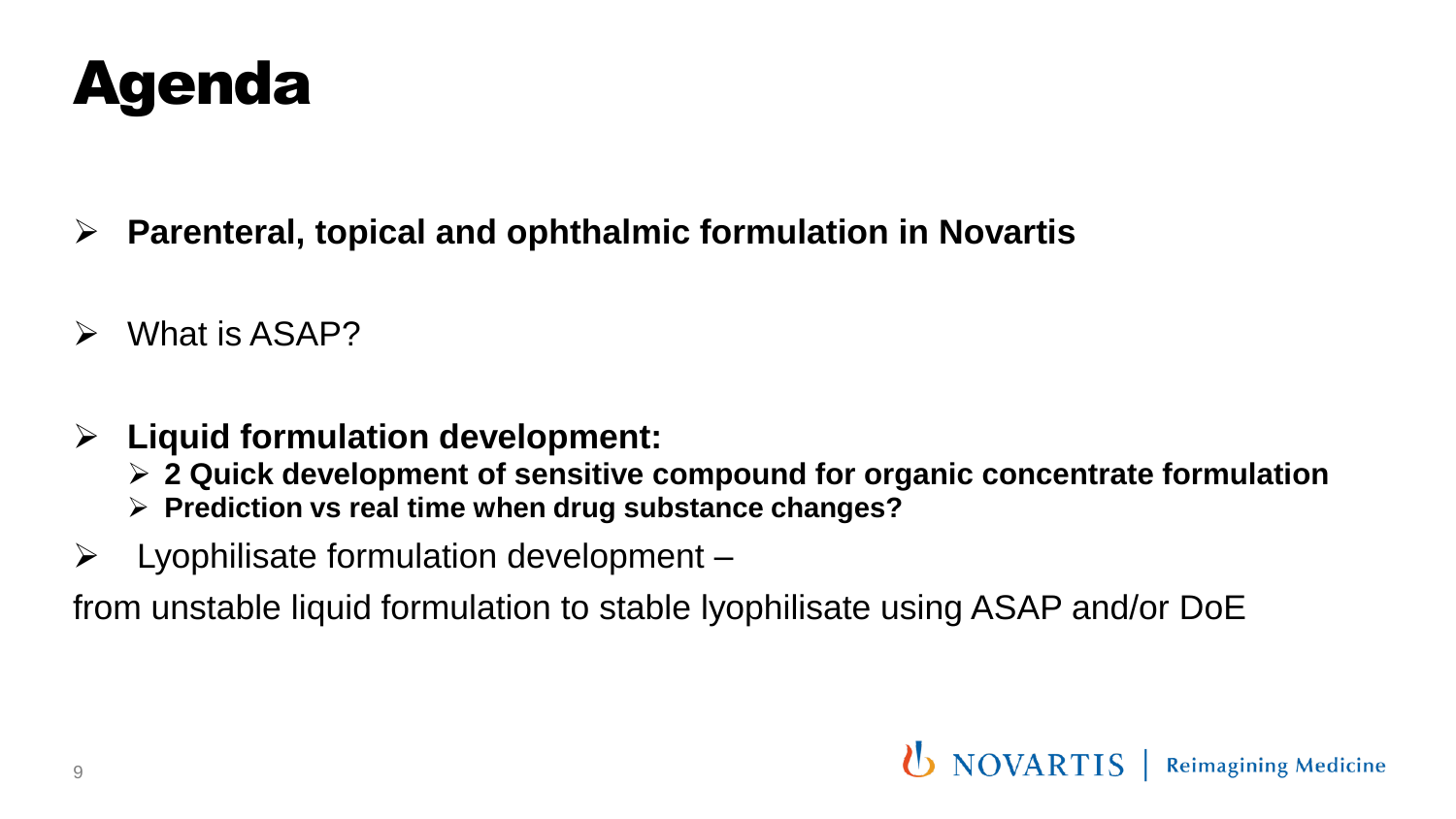## #1- Project description and ASAP protocol

Background:

- Drug substance is poorly soluble in aquous media
- Known formation of regio-isomer

Formulation strategy:

• Pure organic concentrate solution due to the poor solubility

Formulations tested:

10 mg/mL of drug substance in 100% in

- Ethanol
- PEG300
- PG

|                  | <b>Storage conditions</b> |                 |                |                             |
|------------------|---------------------------|-----------------|----------------|-----------------------------|
| <b>Test Plan</b> | $30^{\circ}$ C            | $40^{\circ}$ C  | $50^{\circ}$ C | $60^{\circ}$ C              |
| 1 day            |                           |                 |                | X                           |
| 3 days           |                           |                 | X              | X                           |
| 5 days           |                           | $\sf X$         | X              | X                           |
| 1 week           | $\times$                  | $\chi$          | X              |                             |
| 2 weeks          | X                         | X               |                |                             |
| 3 weeks          | X                         |                 |                |                             |
|                  |                           | <b>NOVARTIS</b> |                | <b>Reimagining Medicine</b> |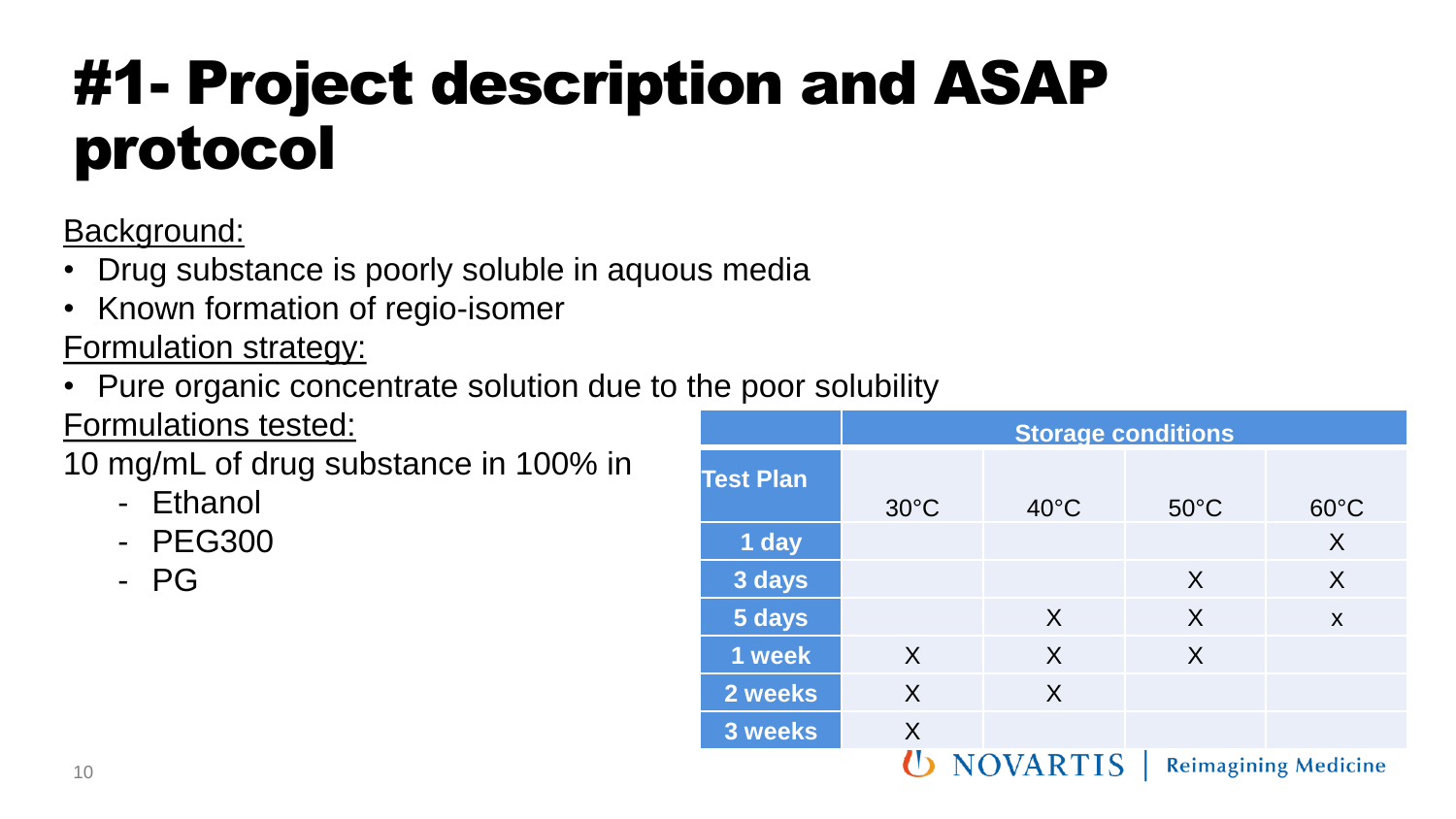## #1 - Prediction for ethanol and PEG formulation



• Secondary degradation is observed, compromising accuracy of predictions (too optimistic compared to reality).

**NOVARTIS** 

**Reimagining Medicine** 

- Current prediction is still too short at 5°C:
	- $\sim$  6 months for ethanol formulation
	- Less than 3 months for PEG formulation.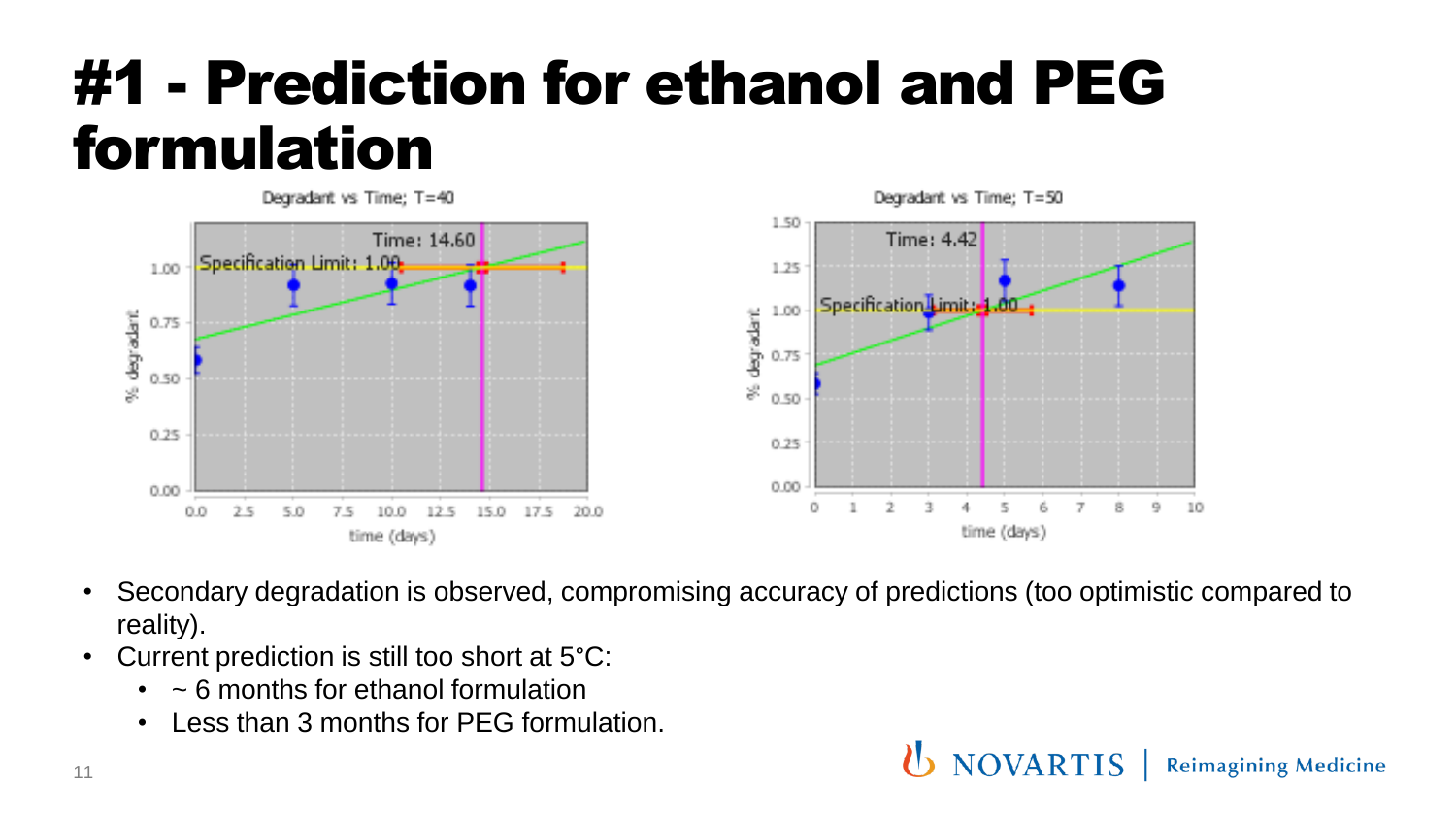# **#1 - Prediction for PG formulation**

#### Arrhenius parameters

| <b>InA</b>     | 31.8 |          |
|----------------|------|----------|
| Eа             | 22.0 | kcal/mol |
| R <sub>2</sub> | 0.99 |          |
| <u>22</u>      | 0.95 |          |

| <b>Parameters</b>                                    | <b>Current</b><br>formulation | <b>SIMULATION</b><br><b>Lower initial</b><br>value | <b>SIMULATION</b><br><b>Higher spec</b> |
|------------------------------------------------------|-------------------------------|----------------------------------------------------|-----------------------------------------|
| <b>Specification</b>                                 | 1.0%                          | 1.0%                                               | 1.5%                                    |
| <b>Initial value</b>                                 | 0.57                          | 0.2                                                | 0.57                                    |
| <b>Mean SL at 5C</b>                                 | 4y                            | 7.9y                                               | 9 <sub>y</sub>                          |
| <b>Confidence to</b><br>pass 2 years at<br><b>5C</b> | 80%                           | 99%                                                | 93%                                     |
| Mean SL at 25C                                       | 0.3y                          | 0.5y                                               | 0.6y                                    |



- Linear kinetic for all conditions
- Good Arrhenius fit
- Predictions acceptable at 5°C
- Potential improvement:
	- Lowering initial value
	- Increasing specification

NOVARTIS |  $\mathbf{v}$ **Reimagining Medicine**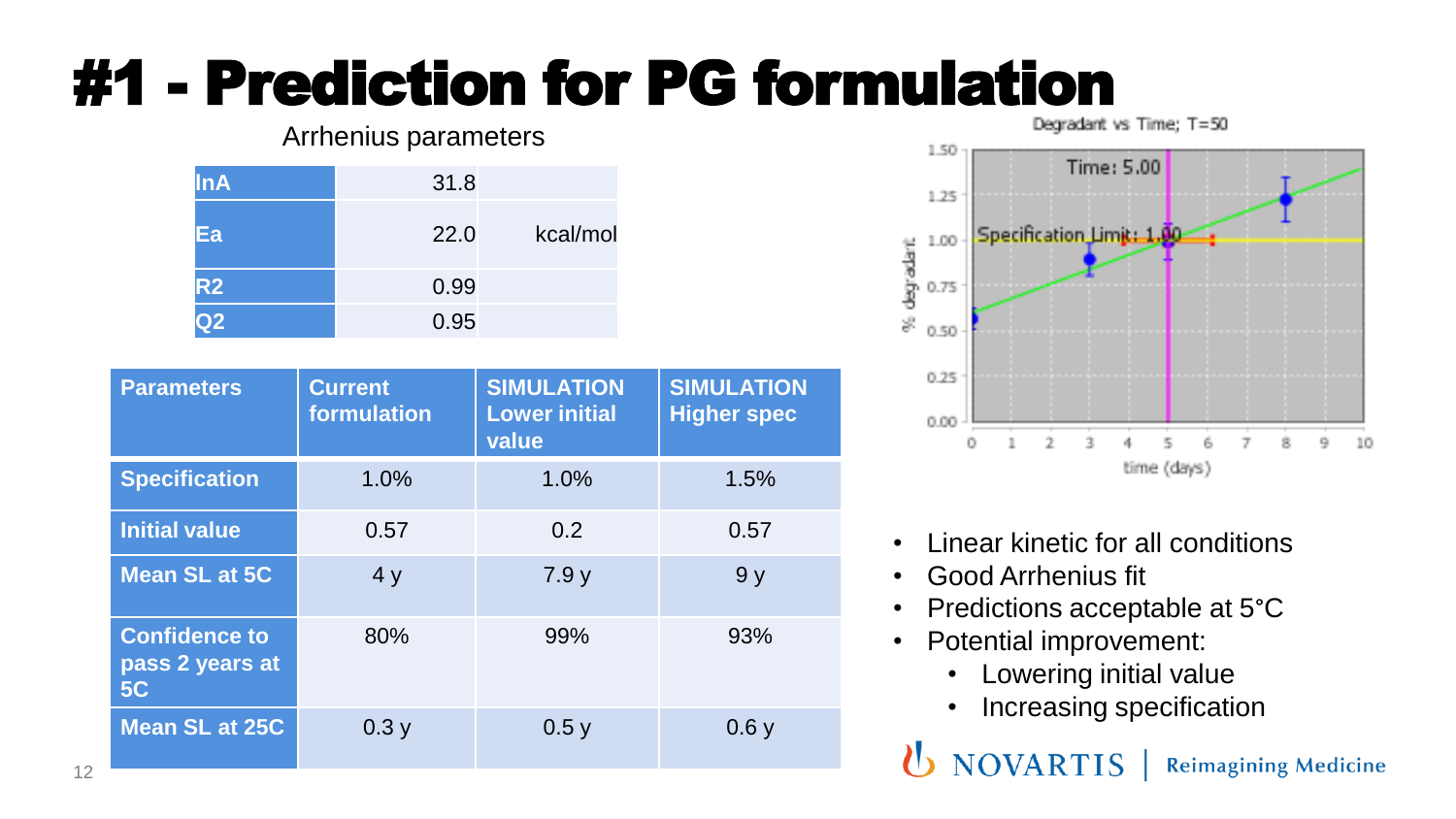### **Comparison real time data vs ASAP prediction**



**U** NOVARTIS | Reimagining Medicine

Prediction was made linear to overcome degradation conversion. Real time data reflect

expected degradation profile complexity

 $\triangleright$  No impact on the decision or the shelf life

13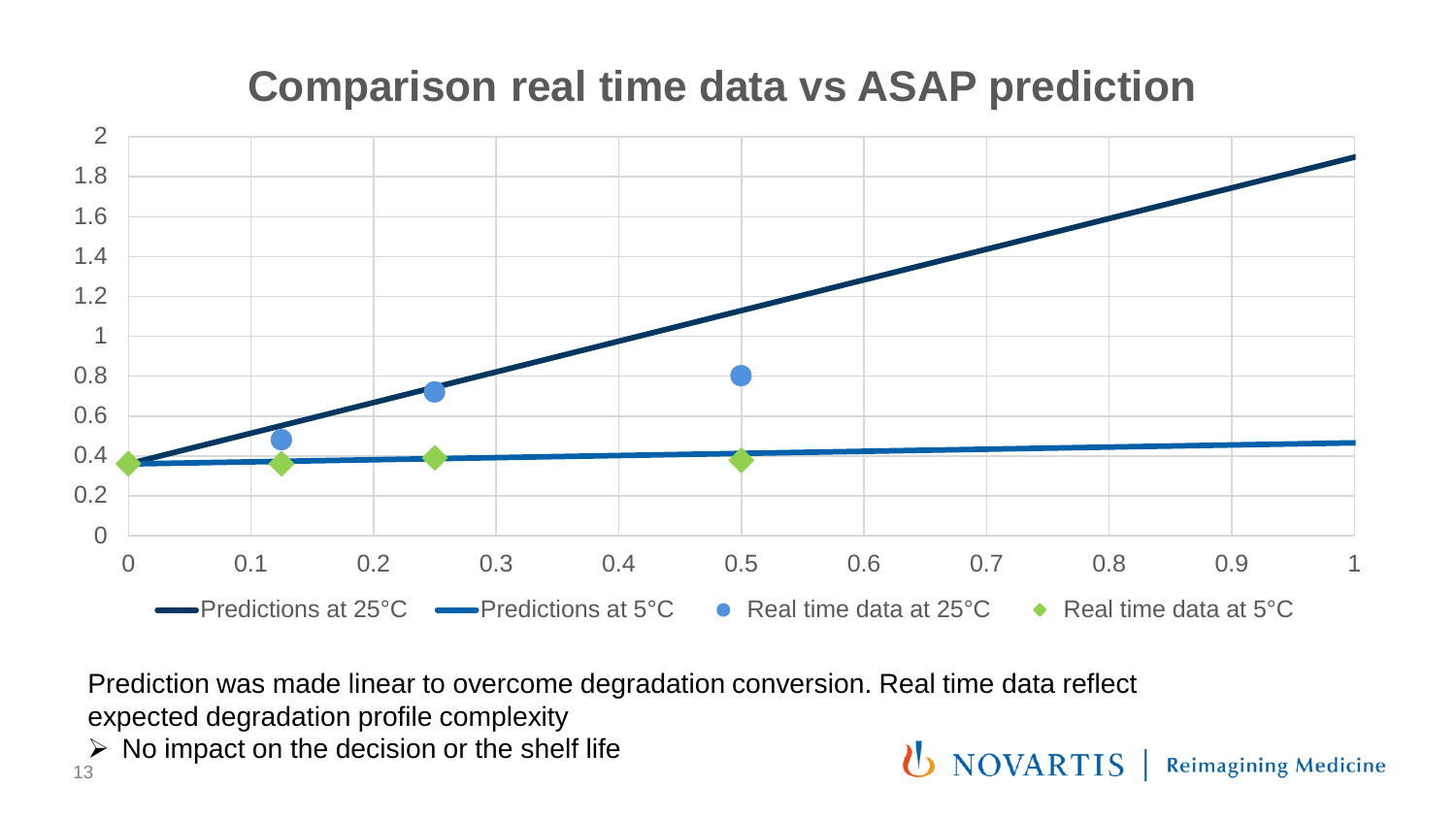## #1 - Conclusions

ASAP enabled:

- 1. **successful selection of early phase clinical formulation in less than 6 weeks**
- 2. prediction of shelf life with a high confidence degree and good fit with long term data generated on selected formulation
- 3. team confidence for an early initiation of manufacturing activities
- 4. scientific understanding of the chemical degradation pathways and excipient compatibility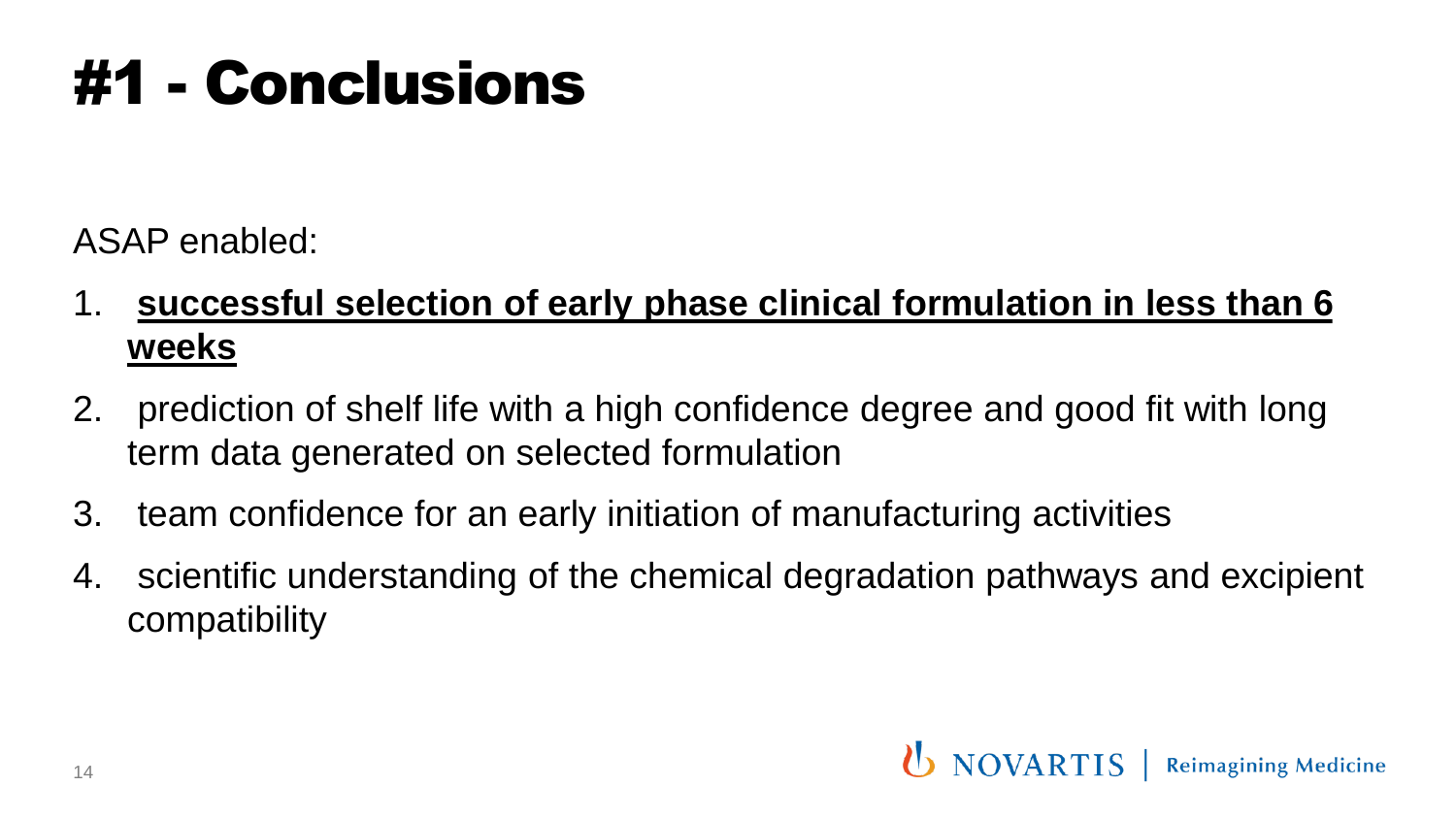## #2 – Formulation improvement ––organic concentrate

- 1. Current formulation was physically unstable at 2-8°C thus storage condition was 25°C with limited shelf-life (18 months) due to the formation of Atropisomer which is temperature sensitive.
- 2. Oxidation was not a problem for the current formulation
- 3. Development of an alternative formulation was required
- 4. 2 PEG based

formulations

|                  | <b>Storage conditions</b> |                |                |                |                |
|------------------|---------------------------|----------------|----------------|----------------|----------------|
|                  |                           |                |                |                |                |
| <b>Test Plan</b> | $5^{\circ}$ C             | $25^{\circ}$ C | $40^{\circ}$ C | $50^{\circ}$ C | $60^{\circ}$ C |
| 1 week           | X                         | X              | X              | X              | X              |
| 2 weeks          | X                         | X              | X              | X              | X              |
| 3 weeks          | X                         | X              | X              | X              | X              |
|                  |                           |                |                |                | Reimagi        |

agining Medicine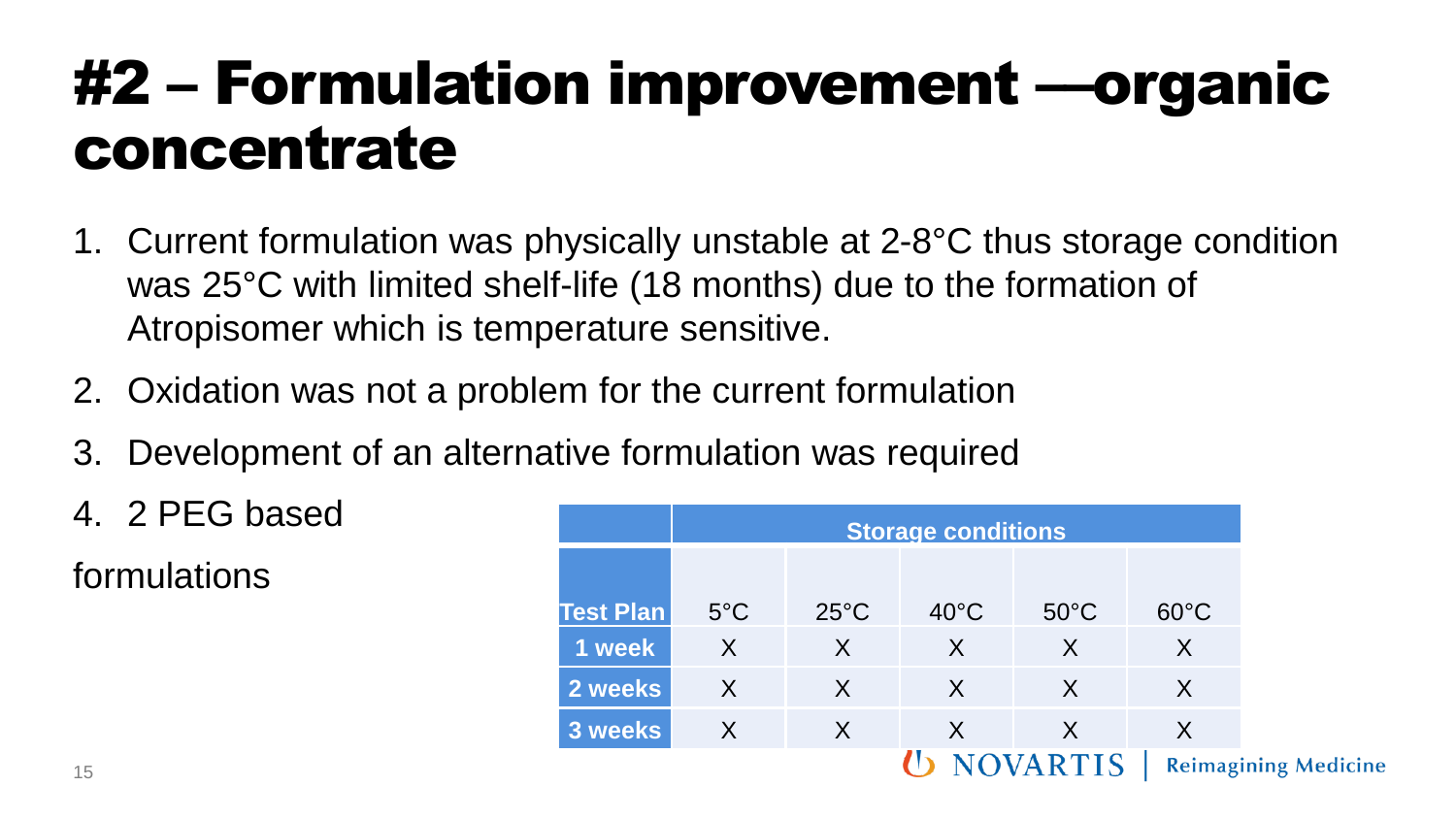### #2- Prediction for atropisomer (spec. 4.9%)

| , , ,                                    |      |                |
|------------------------------------------|------|----------------|
|                                          | F1   | F <sub>2</sub> |
| InA                                      | 43.2 | 45.0           |
| Ea (kcal/mol)                            | 28.5 | 29.7           |
| $R^2$                                    |      |                |
| Predictions at 5°C                       | > 5y | > 5y           |
| Probability to pass 3<br>years at 5°C    | 100% | 100%           |
| Predictions at 25°C                      | 1.8y | 1.9y           |
| Probability to pass 18<br>months at 25°C | 81 % | 95%            |

- Linear kinetic and good fit
- No significant difference between 2 formulations
- Formulation stable at 5°C
- Good fit with real time data of selected
- formulation 16

### Comparison ASAP predictions vs real time data

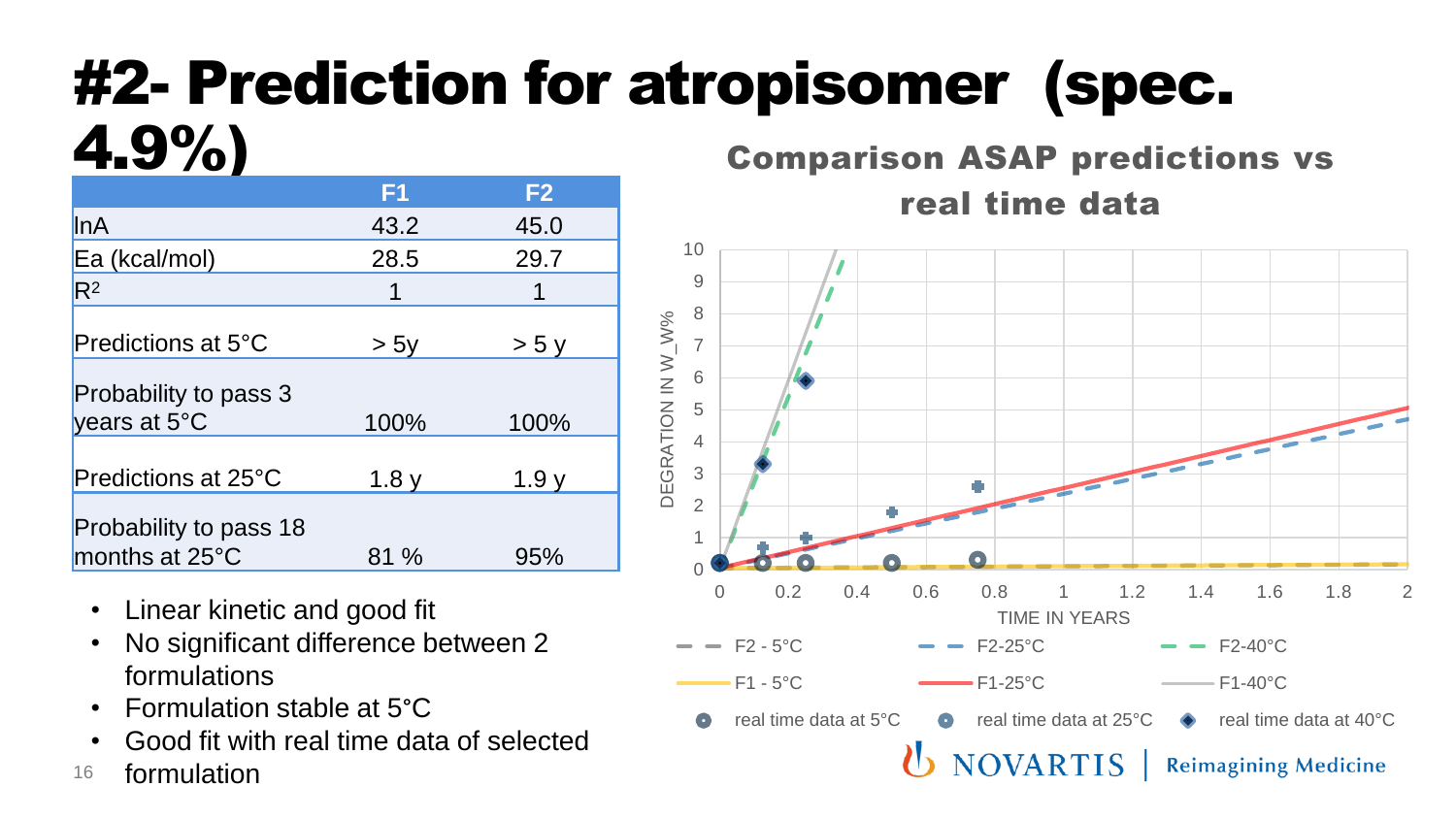# #2 - Prediction for oxidation degradant

#### (spec. 0.5%) **F1 F2** lnA 28.2 35.5 Ea 20.6 25.2 R2 0.93 0.95 Predictions at 5C  $> 5y$   $> 5y$ Probability to pass 3 years 98 % 99% Predictions at 25C 1 y 1.7 y Probability to pass 18 months 20 % 72%



17

Comparison ASAP predictions vs real time data



**U** NOVARTIS

- Exponential kinetic
- F2 gave better SL and product would be stable at lower temperature

**Reimagining Medicine**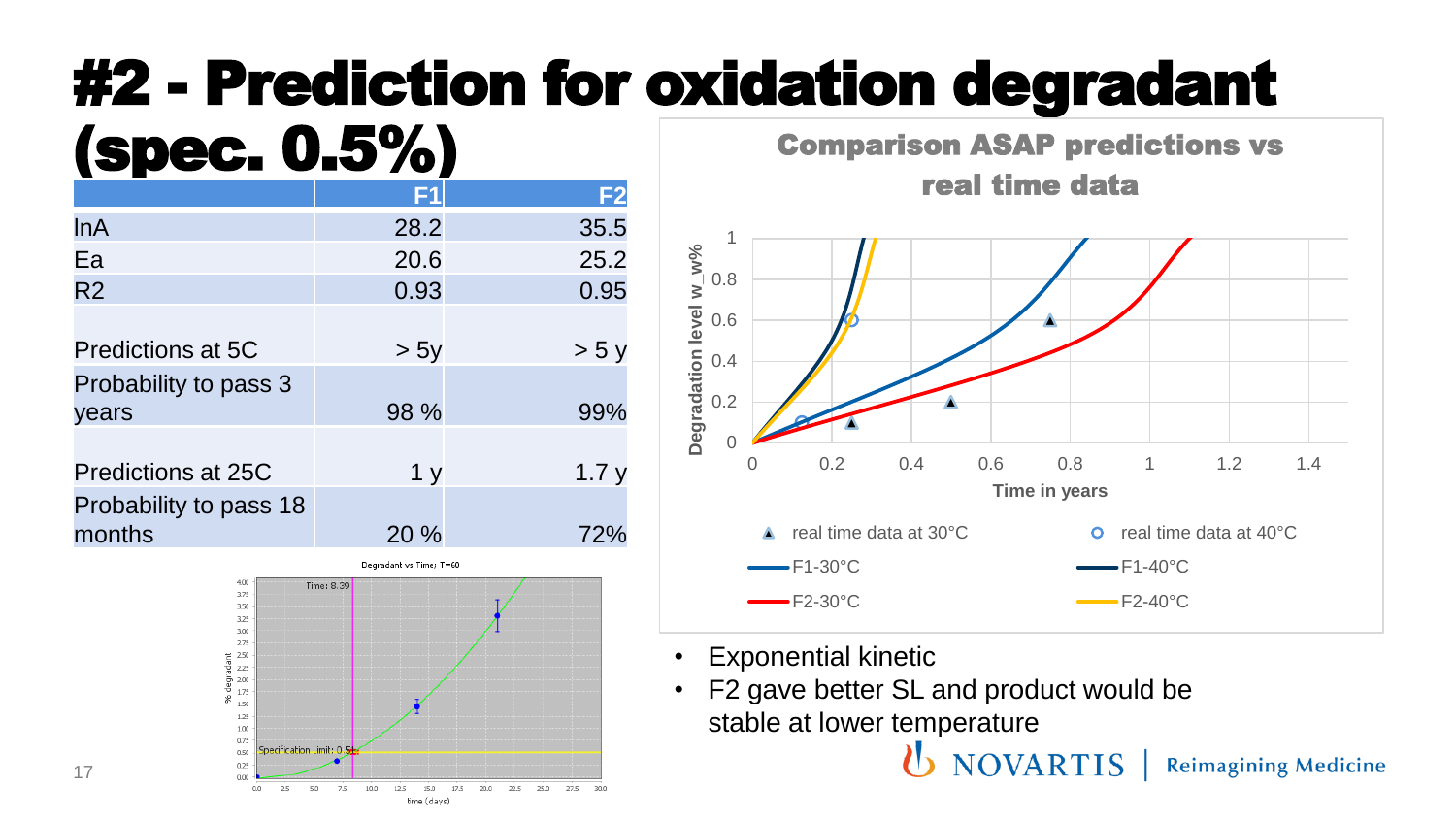## #2 - Conclusions

- Fast selection of new CSF variant
- Especially, due to the kinetic of the oxidation degradant, shelf-life prediction would have required at least 12 months real time stability
- **Gain in development time : 12 months**
- Good fit between real time and ASAP predictions
- The API is sensitive to oxidation thus, the impact of excipient quality (e.g. formation of peroxides) to be further evaluated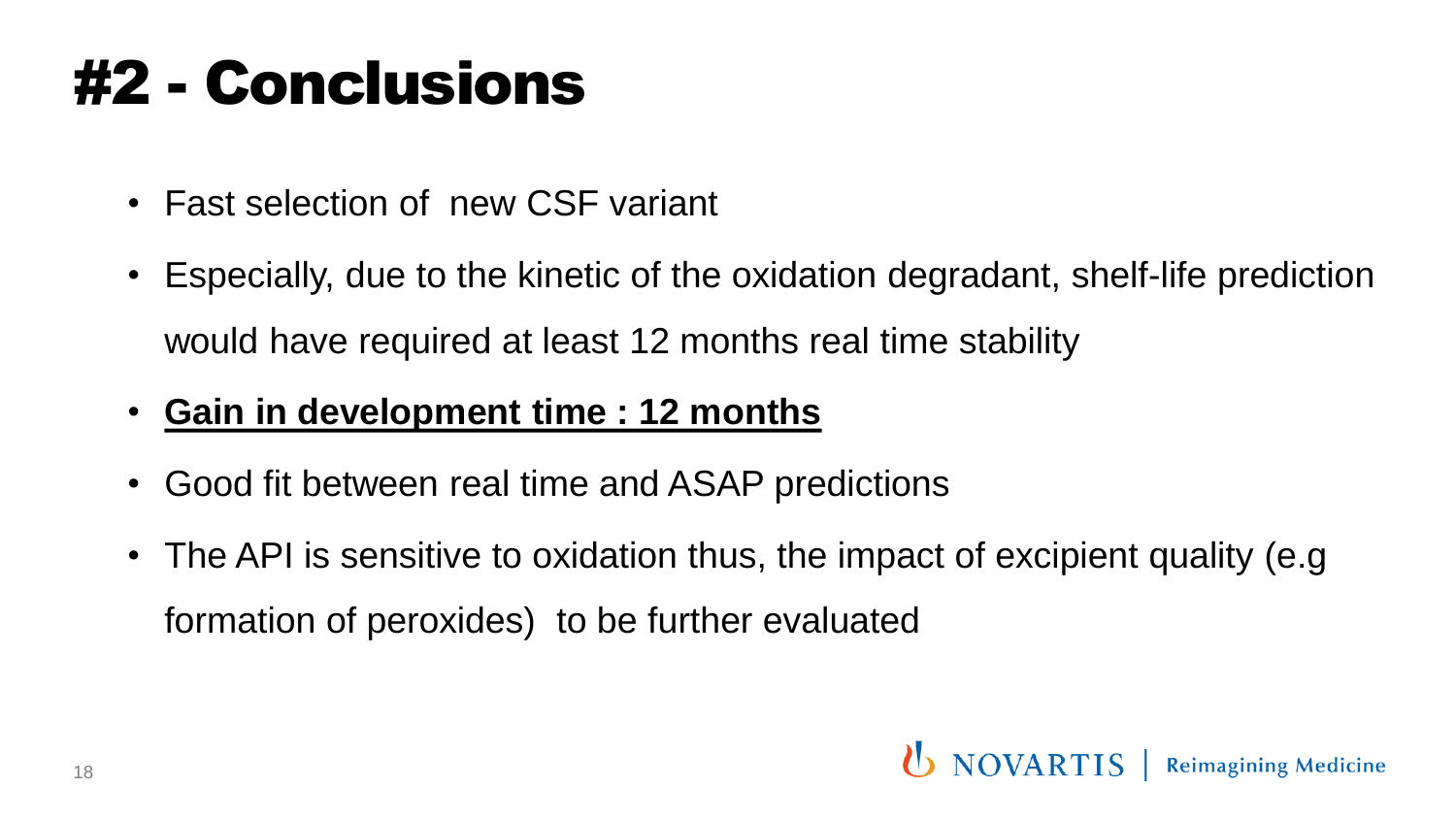## #3 What if Clinical batch is worst than the ASAP batch

- 1. Screening of 12 formulations (6 liquid in vial and 6 lyophilisates)
- 2. Predictions for liquid in vials >3 y at 5°C and around 0.5y at 25°C
- 3. Predictions for lyophilisate  $\geq$  2 years at 25 $\degree$ C
- $\triangleright$  Team selected one of the lyophilisate formulation
- $\triangleright$  Comparison real time vs prediction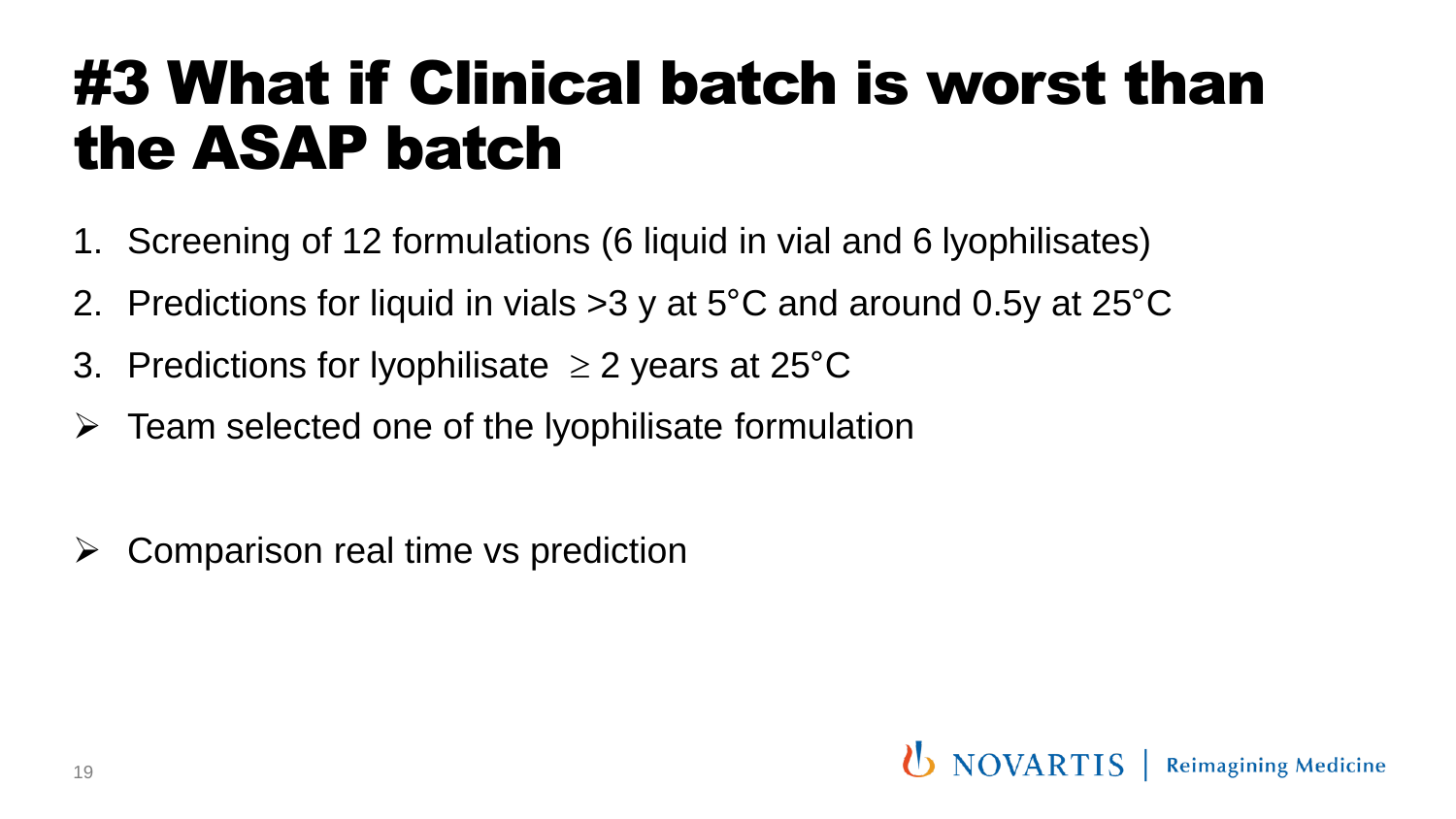### **Comparison predictions vs real time data**



**UNOVARTIS** | Reimagining Medicine

Comparison is very difficult as such since drug substance batch used was not the same with very different initial value of the impurity

 $\triangleright$  Prediction modify to fit new initial value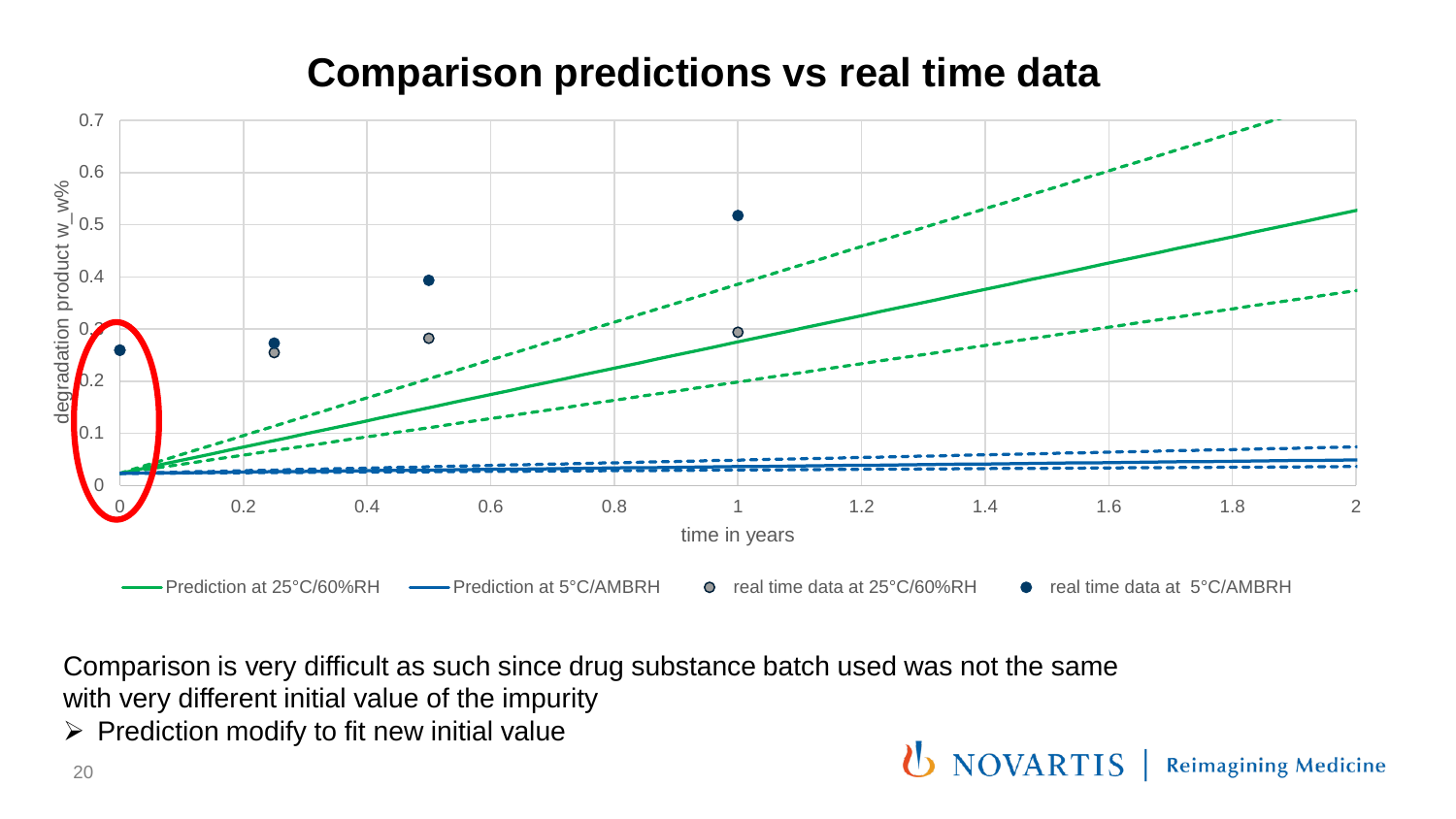### **Comparison predictions vs real time data after changing T0 for ASAP**



- ➢ Degradation kinetic was not modified as it can be expected for linear trend
- ➢ Shelf life prediction much shorter at accelerated condition but still sufficient at long term condition

U NOVARTIS | **Reimagining Medicine**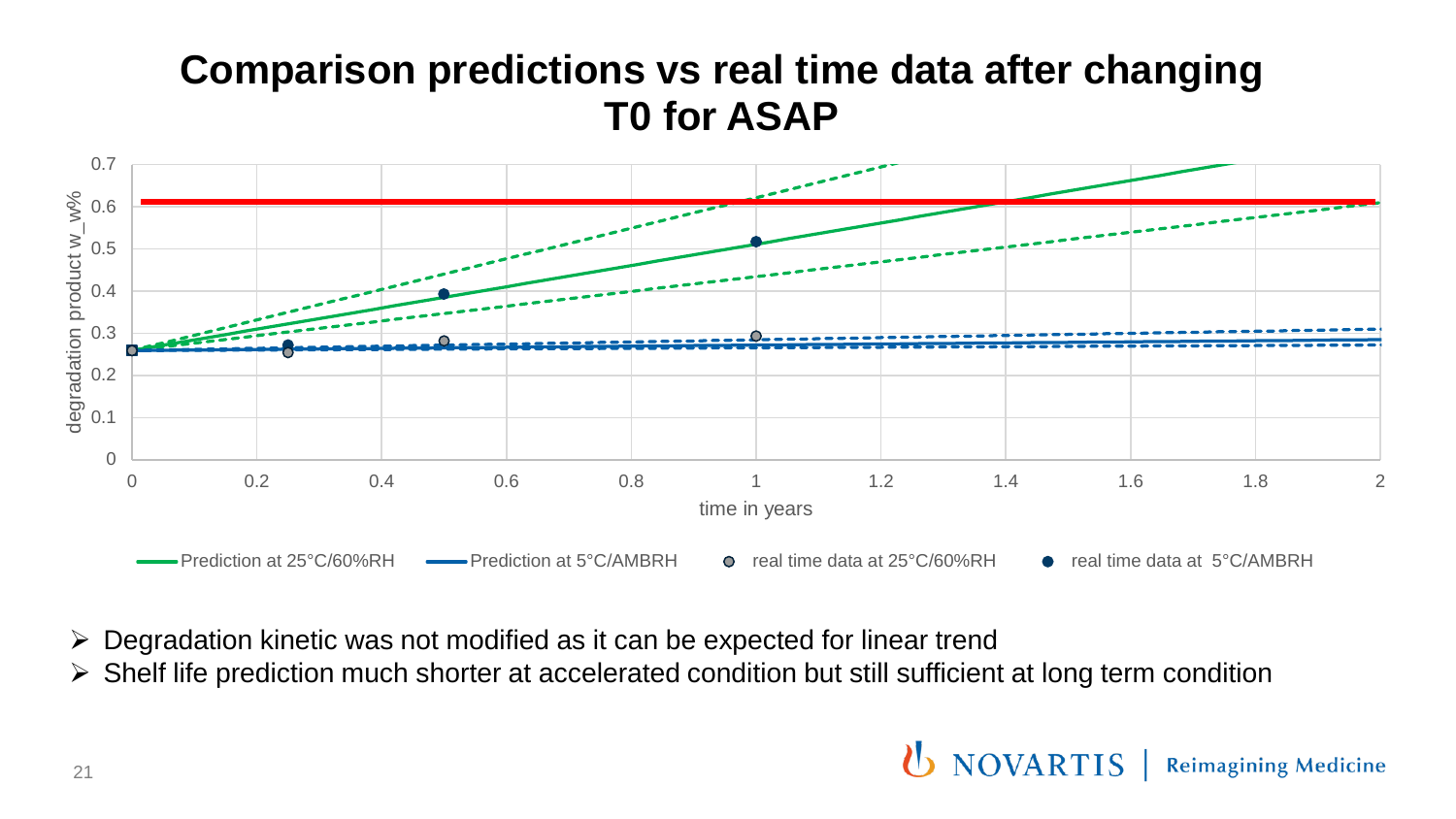

- ➢ **Parenteral, topical and ophthalmic formulation in Novartis**
- ➢ What is ASAP?
- $\triangleright$  Liquid formulation development:
	- ➢ 2 Quick development of sensitive compound for organic concentrate formulation
	- ➢ Prediction vs real time when drug substance changes?
- ➢ **Lyophilisate formulation development –**

### **from unstable liquid formulation to stable lyophilisate using ASAP and/or DoE**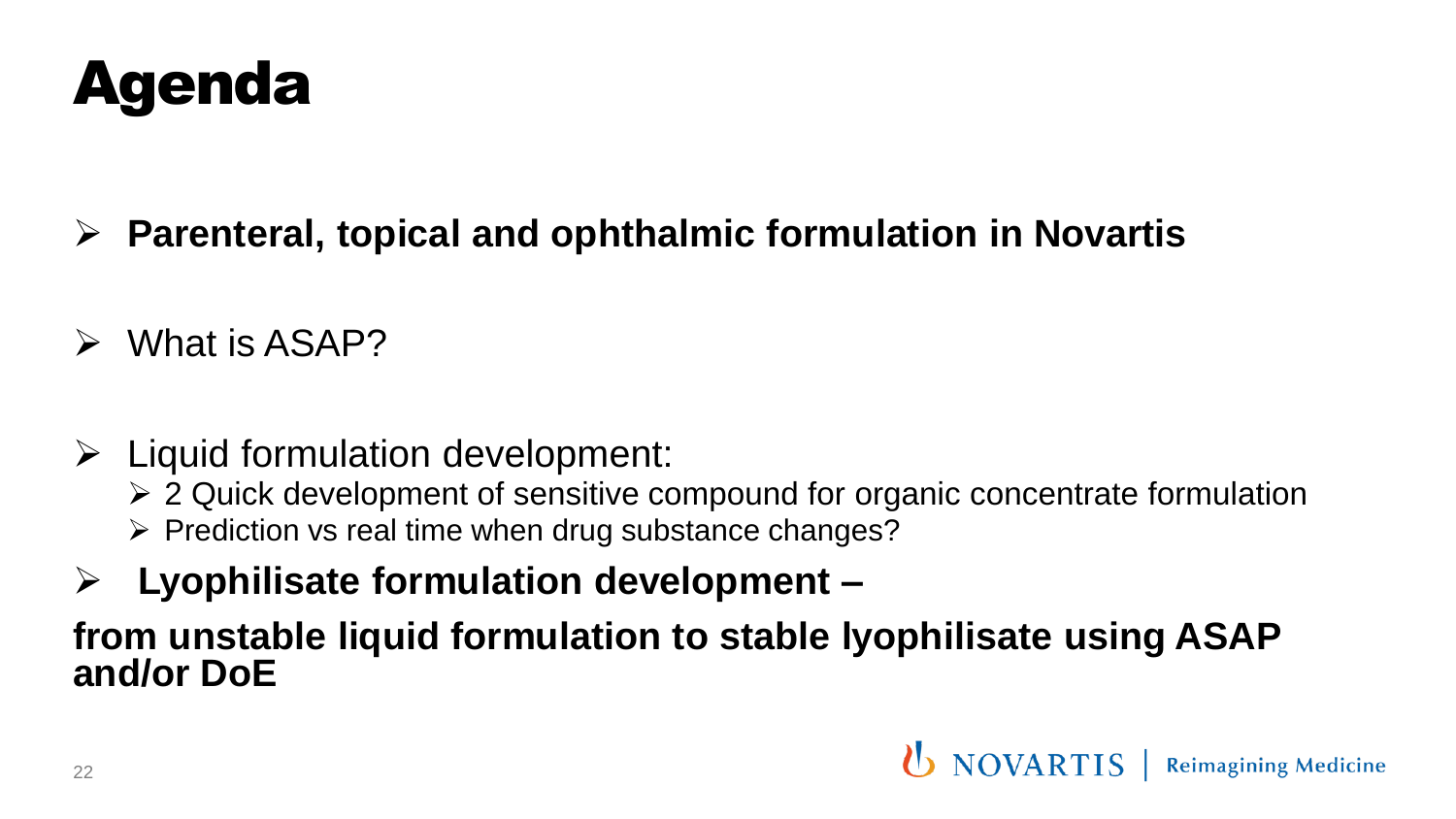# Background on project

- 1. Drug substance:
	- Very unstable drug substance: frozen long term storage condition
	- Shelf life limiting degradant is above specification limit at 1 month 25°C/60%RH
	- Amorphous drug substance, very hygroscopic (~15% water at ambient RH)
	- Forced degradation: hydrolysis and rearrangement
- 2. Drug product:
	- Quite unstable liquid solution, selected without ASAP
	- Liquid in vial at pH 7 with phosphate buffer
	- Current storage condition: store below -15°C
- $\triangleright$  ASAP#1 was run on clinical batch to confirm instability and understand better the behavior and degradation profile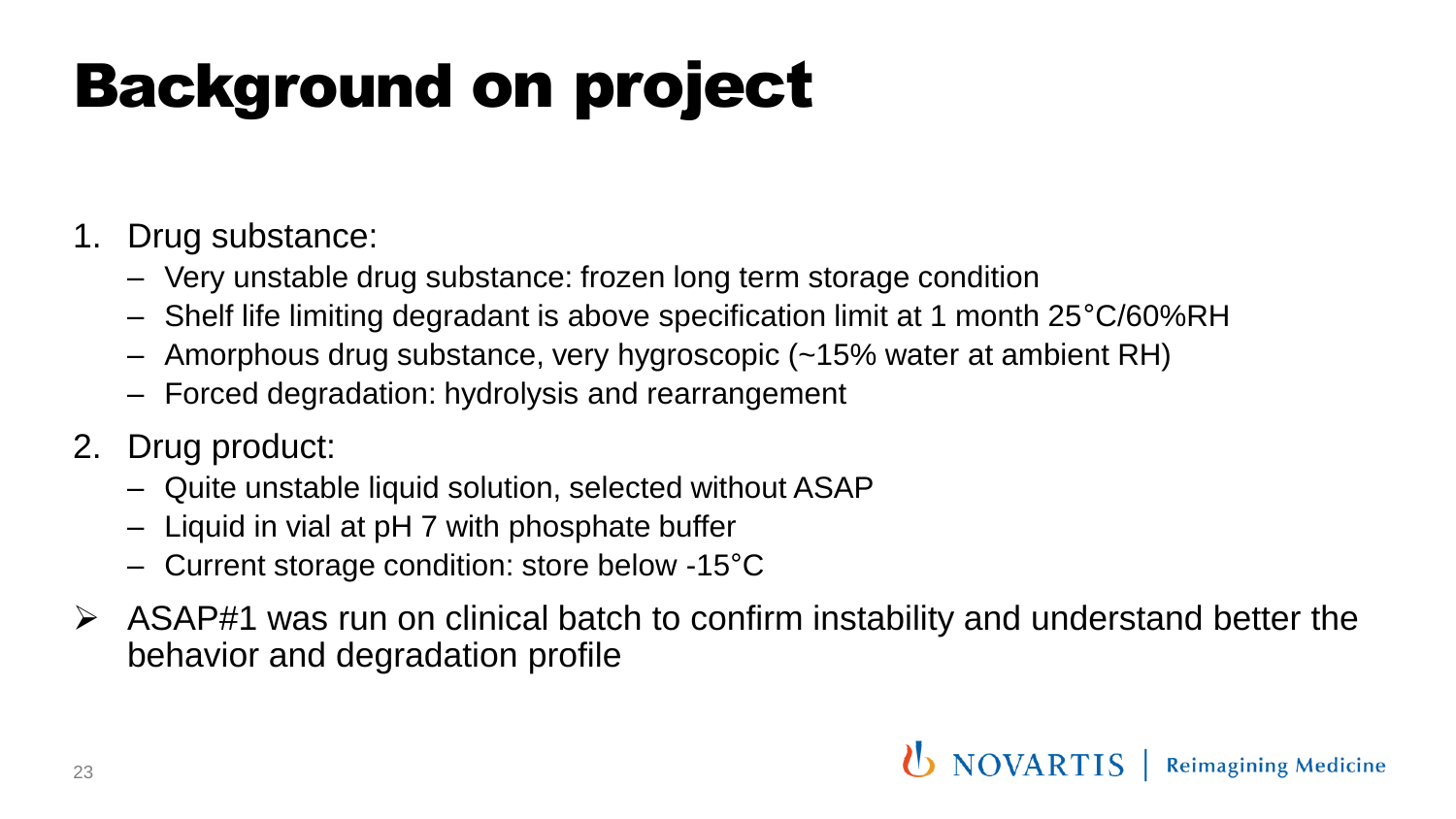## ASAP#1 – Phase 1 Liquid Formulation

| <b>Temperature</b> | <b>Time point (days)</b> |
|--------------------|--------------------------|
| $25^{\circ}$ C     | 30                       |
| $30^{\circ}$ C     | 14, 30                   |
| $40^{\circ}$ C     | 3, 7, 14                 |
| $50^{\circ}$ C     | 1,3,7                    |



Kinetic at 40°C

| <b>InA</b>                    | 41           |
|-------------------------------|--------------|
| Ea                            | 27           |
| R <sub>2</sub>                | 0.99         |
| Q <sub>2</sub>                | 0.99         |
| <b>Prediction at 5C</b>       | 2.4y         |
| Probability to pass 2y at 5C  | 88%          |
| <b>Prediction at 25C</b>      | $< 2$ months |
| <b>Probability to pass 6M</b> | $< 1\%$      |

- $\checkmark$  Linear kinetic (40°C graph)
- $\checkmark$  Good model/fit
- $\checkmark$  1 main degradant
- X Do not reach 3 years shelf life at 5°C
- X Do not reach 2 months at 25°C
- X Frozen storage for liquid formulation

**U** NOVARTIS | Reimagining Medicine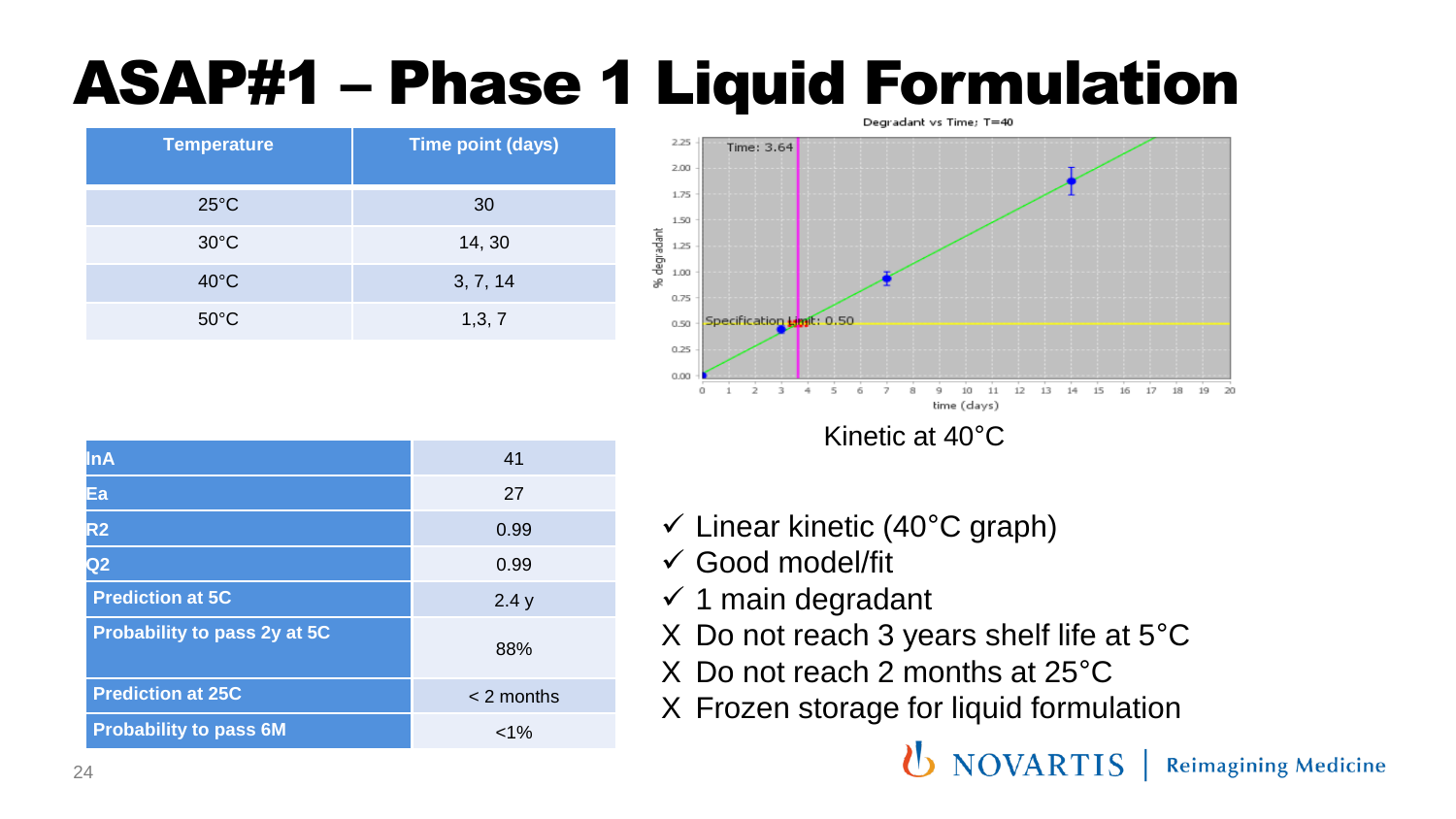### Comparison real time data vs ASAP prediction at 5°C and 25°C

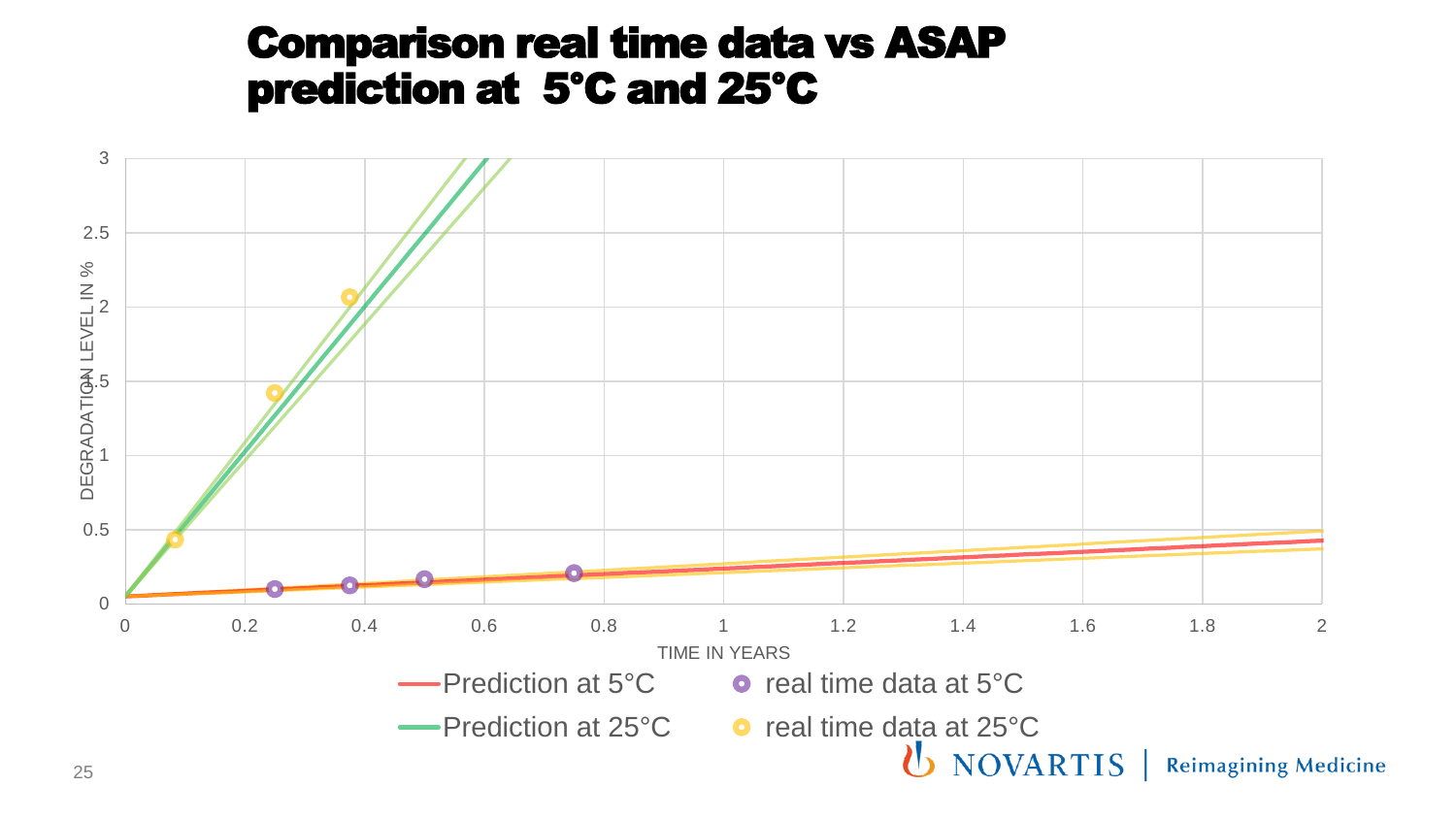### Assessment and next step

- 1. ASAP predictions vs real time data excellent match!
- 2. ASAP Outcome: Very unstable formulation confirmed
- 3. Degradation pathway learning from ASAP#1:
	- 1 main degradant and 2 minors
	- All degradation products observed are due to hydrolysis
	- No oxidation observed
- $\triangleright$  pH influence? Not option since solubility decrease with pH
- $\triangleright$  Change to lyophilisate
- ➢ ASAP#2: screen 3 LYO formulations with different bulking agents

|                  | <b>Storage conditions</b>                   |                |                |                |
|------------------|---------------------------------------------|----------------|----------------|----------------|
| <b>Test Plan</b> | <b>Initial</b>                              | $30^{\circ}$ C | $40^{\circ}$ C | $50^{\circ}$ C |
| 3 days           |                                             |                |                |                |
| 1 week           |                                             |                |                |                |
| 3 weeks          |                                             | 1              |                |                |
|                  | U NOVARTIS  <br><b>Reimagining Medicine</b> |                |                |                |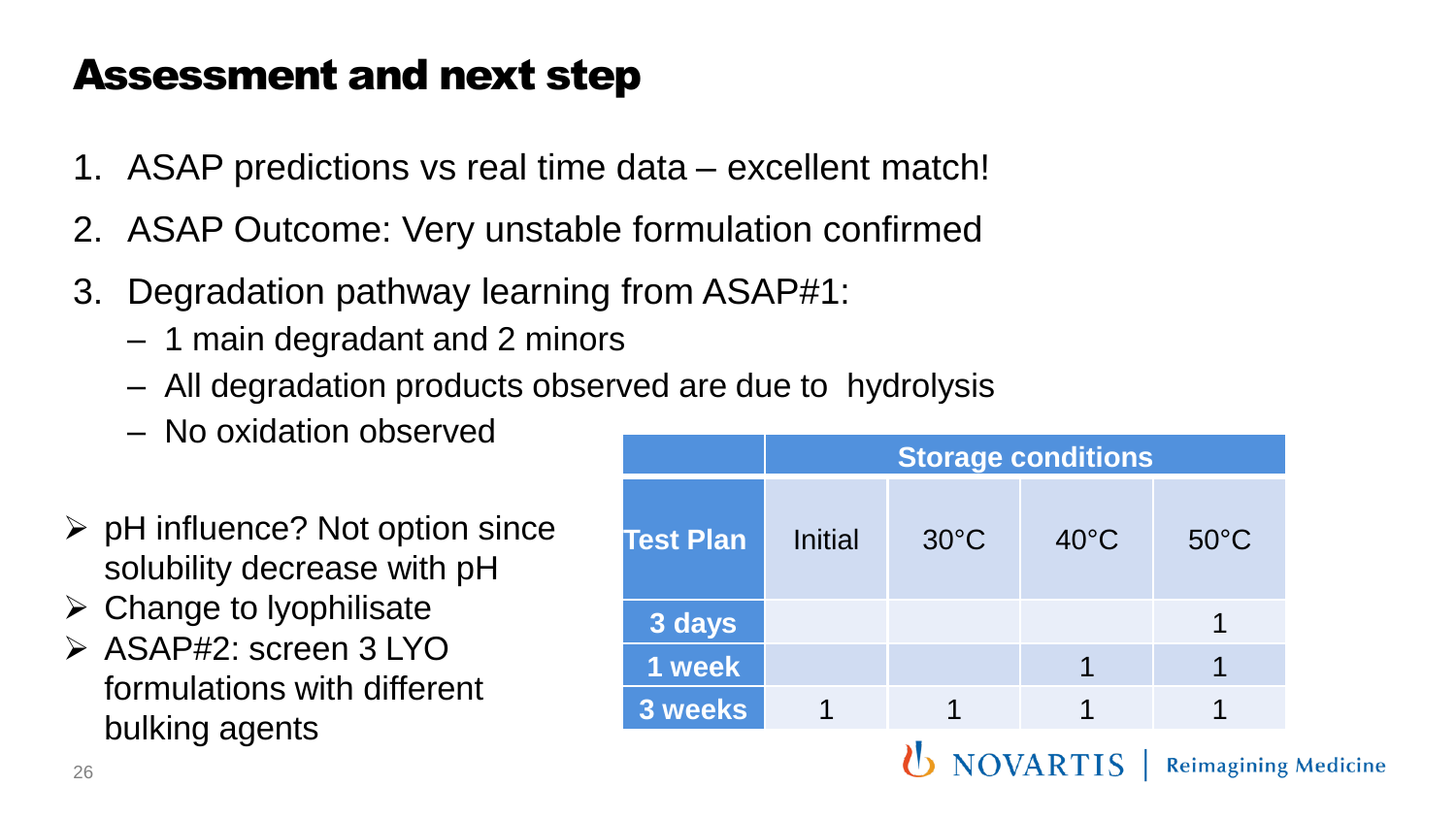### ASAP#2 Stability data for 3 lyophilisate formulations ASAP prediction

| <b>Name</b>                           | <b>Name</b> | Assay(%) | Main deg      | <b>SUM</b> |
|---------------------------------------|-------------|----------|---------------|------------|
|                                       | initial     | 97.54    | $log$         | 0.09       |
|                                       | 3w/30C      | 99.28    | 0.10          | 0.19       |
| <b>Mannitol</b>                       | 3w/40C      | 98.50    | 0.19          | 0.29       |
|                                       | 3w/50C      | 98.07    | 0.35          | 0.59       |
|                                       | initial     | 95.43    | < 0.05        | < 0.05     |
|                                       | 3w/30C      | 95.26    | < 0.05        | < 0.05     |
| <b>Saccharose</b>                     | 3w/40C      | 95.44    | < 0.05        | < 0.05     |
|                                       | 3w/50C      | 103.30   | 0.27          | 0.37       |
|                                       | initial     | 96.31    | < 0.05        | < 0.05     |
| <b>Mannitol/</b><br><b>Saccharose</b> | 3w/30C      | 96.95    | < 0.05        | < 0.05     |
|                                       | 3w/40C      | 97.57    | < 0.05        | < 0.05     |
|                                       | 3w/50C      | 96.89    | < 0.05        | < 0.05     |
|                                       |             |          | $\mathcal{L}$ |            |

**U** NOVARTIS | Reimagining Medicine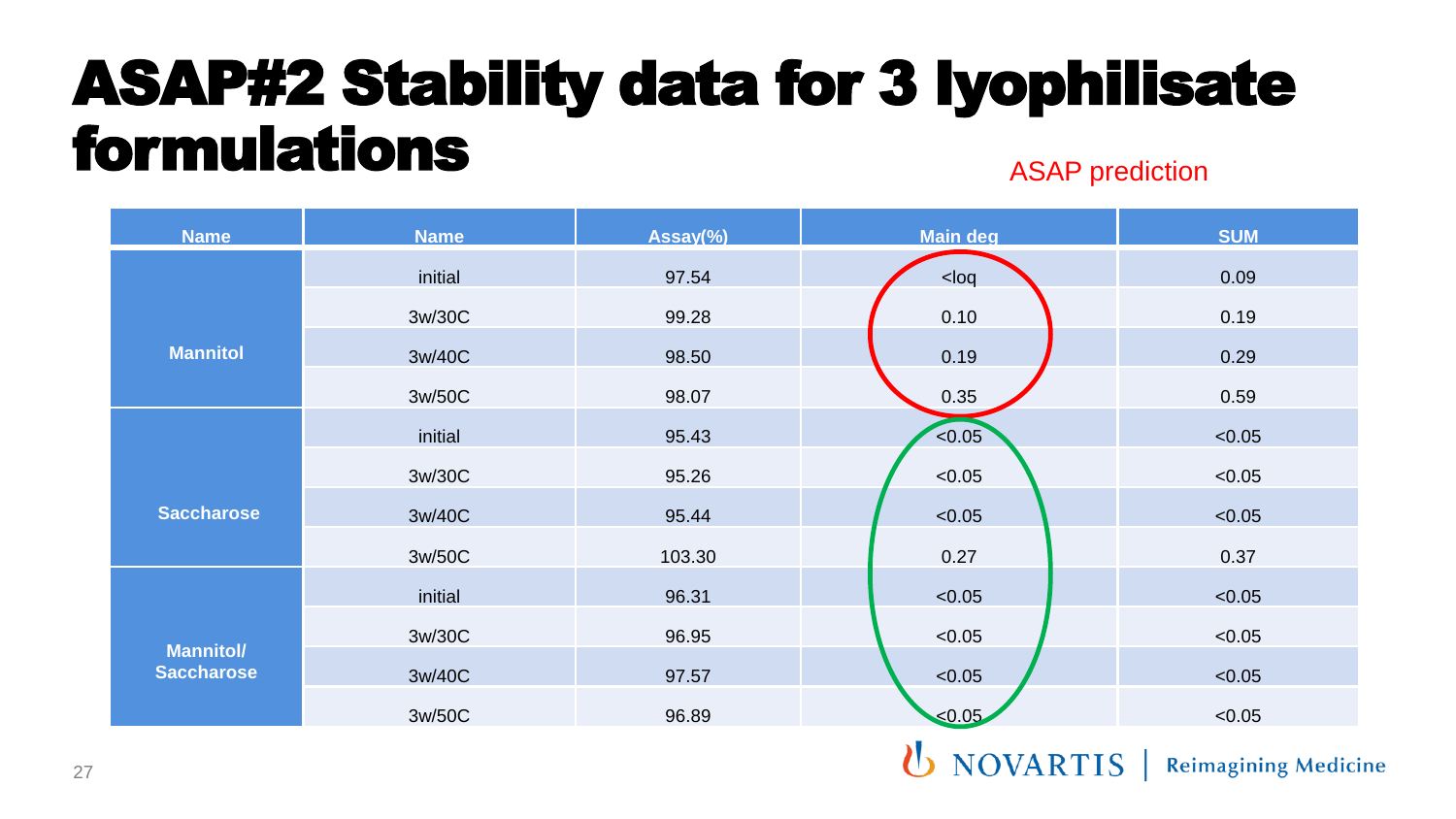## ASAP#3 Mannitol formulation: Prediction for deg 1(spec limit 0.5%)

| <b>Parameters</b>             | <b>RRT0.75</b> |
|-------------------------------|----------------|
| <b>InA</b>                    | 24.3           |
| Ea                            | 18.3           |
| R <sub>2</sub>                | 0.99           |
| Q2                            | 0.88           |
| <b>Prediction at 5C</b>       | > 5y           |
| Probability to pass 2y at 5C  | 89%            |
| <b>Prediction at 25C</b>      | 0.9y           |
| <b>Probability to pass 6M</b> | 85%            |

**(b)** NOVARTIS | Reimagining Medicine

- Similar degradation profile as the liquid formulation 3 hydrolysis degradants
- Formulation stable at refrigerated conditions or even room temperature for the saccharose/mannitol formulation
- $\triangleright$  Continue formulation optimization with DoE/ASAP
- ➢ Combine chemical and physical parameters

28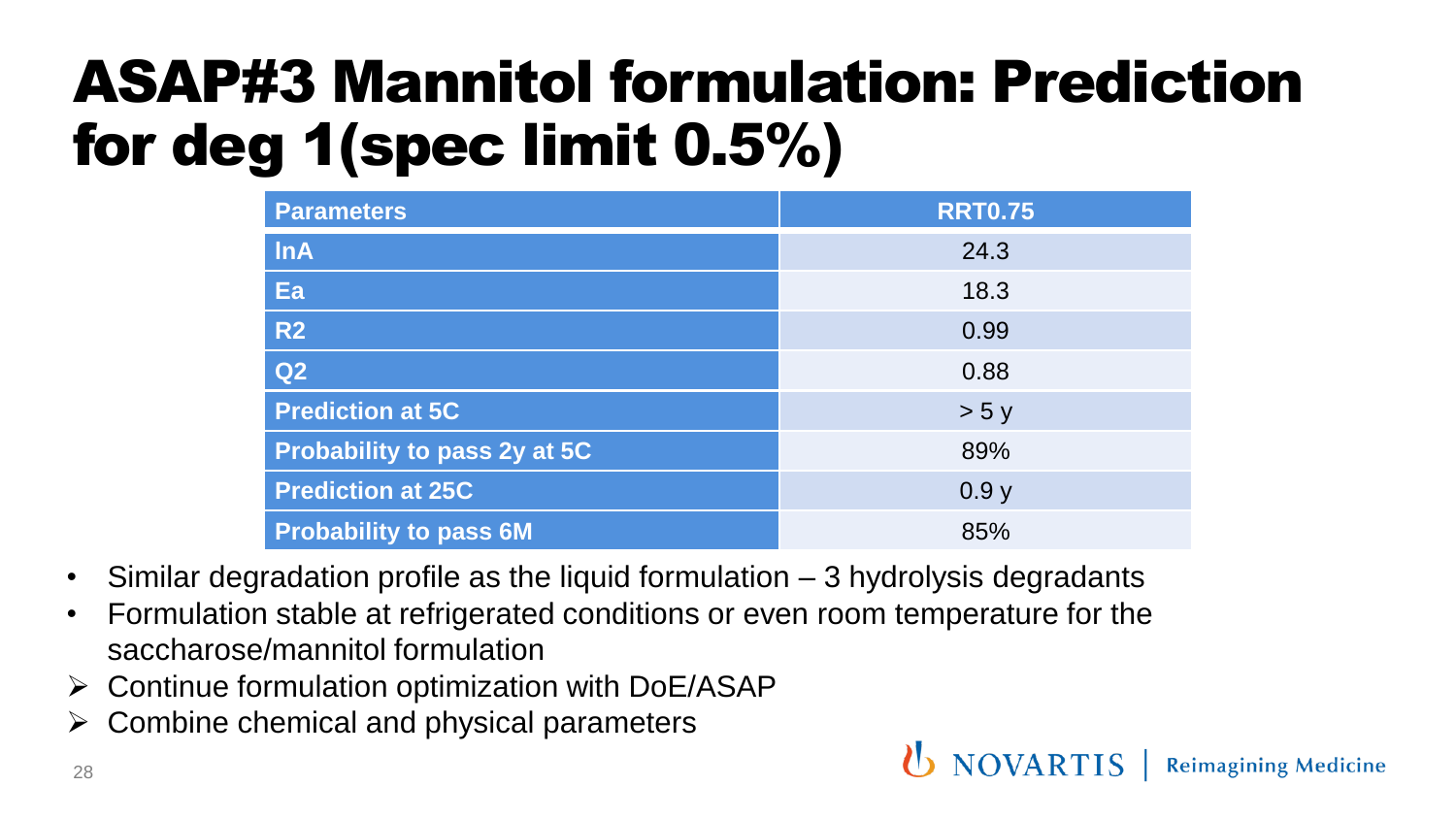# DoE set up

- 1. Screening parameters:
	- Bulking agent choice and concentration (Mannitol/trehalose ratio and amount isotonic reconstituted solution)
	- Buffer concentration (phosphate buffer from 5 to 15 mM)
	- DS concentration (0.1 mg/ml to 4 mg/ml upon reconstitution)
- 2. Excluded parameters:
	- To minimize composition change form Phase 1 Clinical Trial to Phase 2 (BA/BE)
	- No pH change, no buffer change (no other buffer in marketed DP for the target)
	- Saccharose excluded and replaced by Trehalose since saccharose was never used in this type of application.

**NOVARTIS** 

**Reimagining Medicine** 

- Lyophilisation cycle process: Same conservative process parameters was applied to all formulations.
- 3. Responses:
	- DoE responses:
	- Shelf life R2 is too low – no proper interpretation
	- $-$  Shelf life limiting impurities at 60 $\degree$ C
	- $-$  Full degradation of the drug product at 60 $\degree$ C
	- Visual appearance of the cake
	- Reconstitution time All sample below 1 min no effect of all parameters tested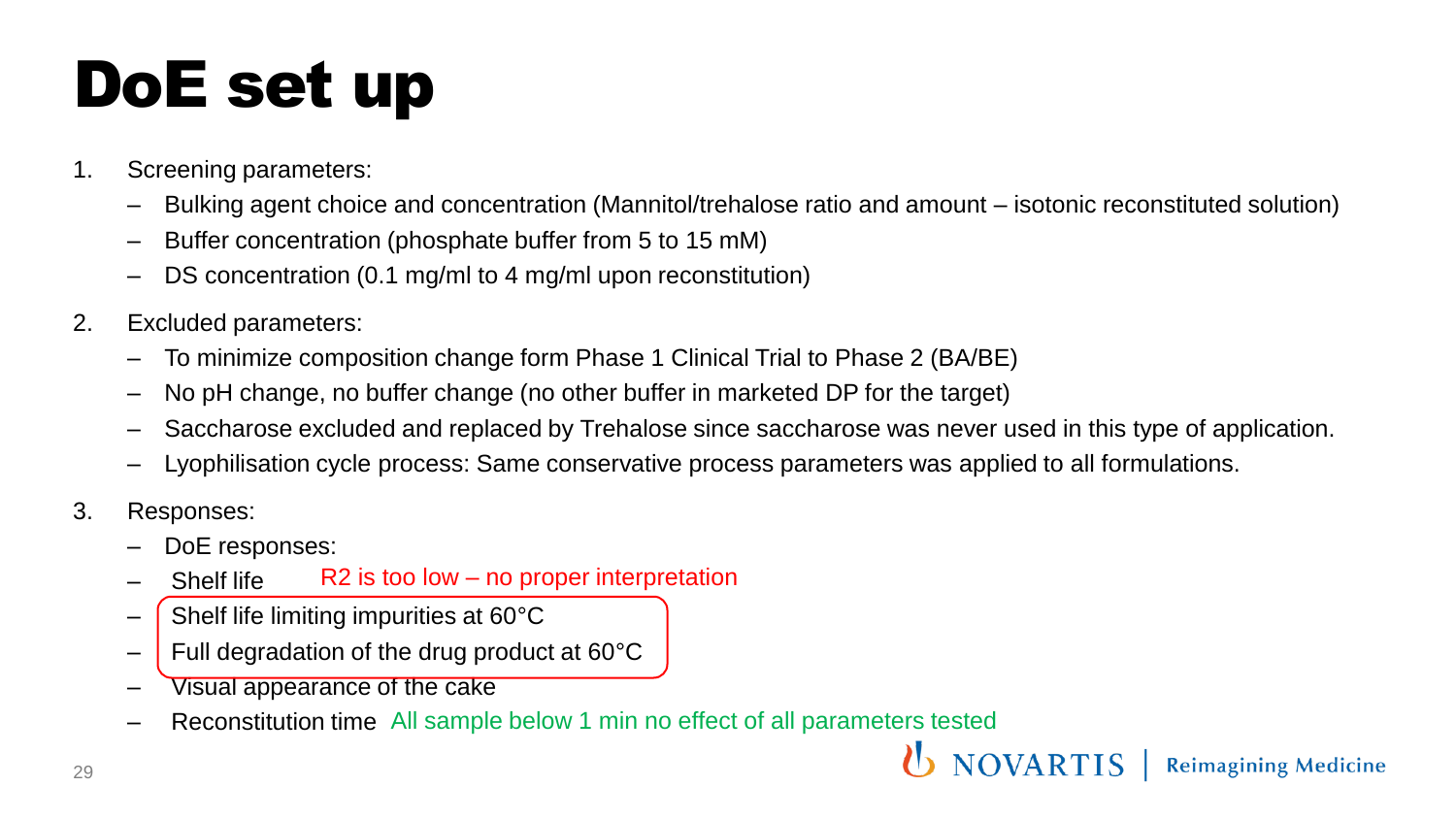### Impurity results after 34 days storage at 60°C: (Contour plots DS vs Mannitol/Trehalose ratio)

Summary on Contour plots

- 1.Higher Trehalose and higher API concentrations results in lower values for all impurities as expected based on that main effect plot.
- 2.The most stable formulation would have the highest amount of Trehalose and highest amount API.
- 3.The impact of both parameters is mainly seen for 2 degradants and the total deg.
- 4.Non linear effect of Trehalose/Mannitol ratio



*U* NOVARTIS **Reimagining Medicine**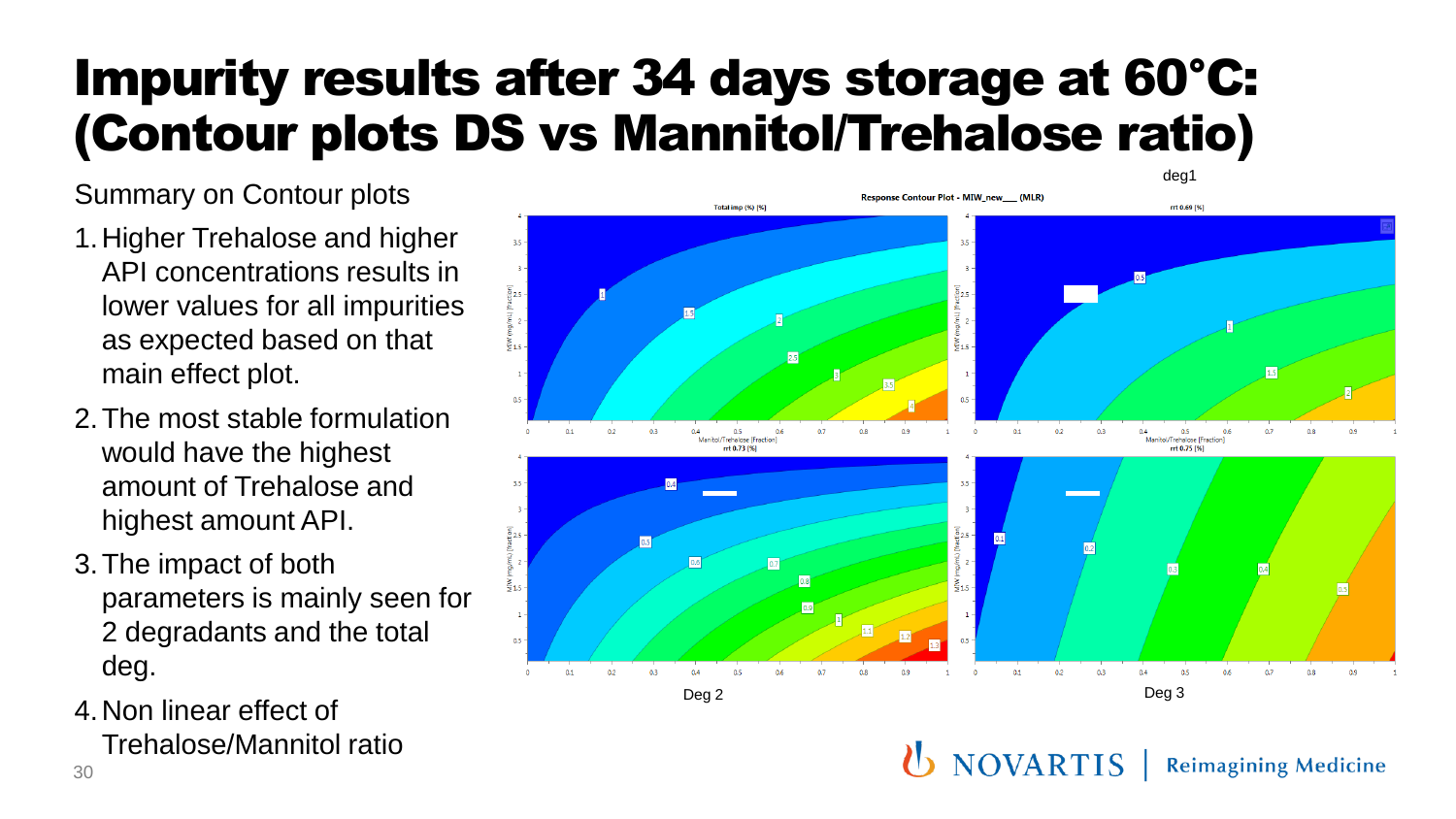# Visual appearance of the cake

- 1.Higher amount of Trehalose results in more shrinking of the cake.  $(2=$  high shrinking,  $1=$  low shrinking,  $0=$  no shrinking)
- 2.Buffer and API concentration have no impact on shrinking of the lyo-cake.



| <b>Mannitol/Tr</b><br>ehalose                  | <b>Buffer</b><br>(mM) | <b>API</b><br>(mg/mL) | <b>Shrinking</b> |
|------------------------------------------------|-----------------------|-----------------------|------------------|
| 0                                              | 5                     | 0.1                   | 1                |
| 1                                              | 5                     | 0.1                   | O                |
| 0                                              | 15                    | 0.1                   | 1                |
| 1                                              | 15                    | 0.1                   | 0                |
| 0                                              | 5                     | 4                     | $\overline{2}$   |
| 1                                              | 5                     | 4                     | 0                |
| 0                                              | 15                    | 4                     | 1                |
| 1                                              | 15                    | 4                     | 1                |
| 0.5                                            | 10                    | 2.05                  | 1                |
| 0.5                                            | 10                    | 2.05                  | 1                |
| 0.5                                            | 10                    | 2.05                  | 1                |
| <b>NOVARTIS</b><br><b>Reimagining Medicine</b> |                       |                       |                  |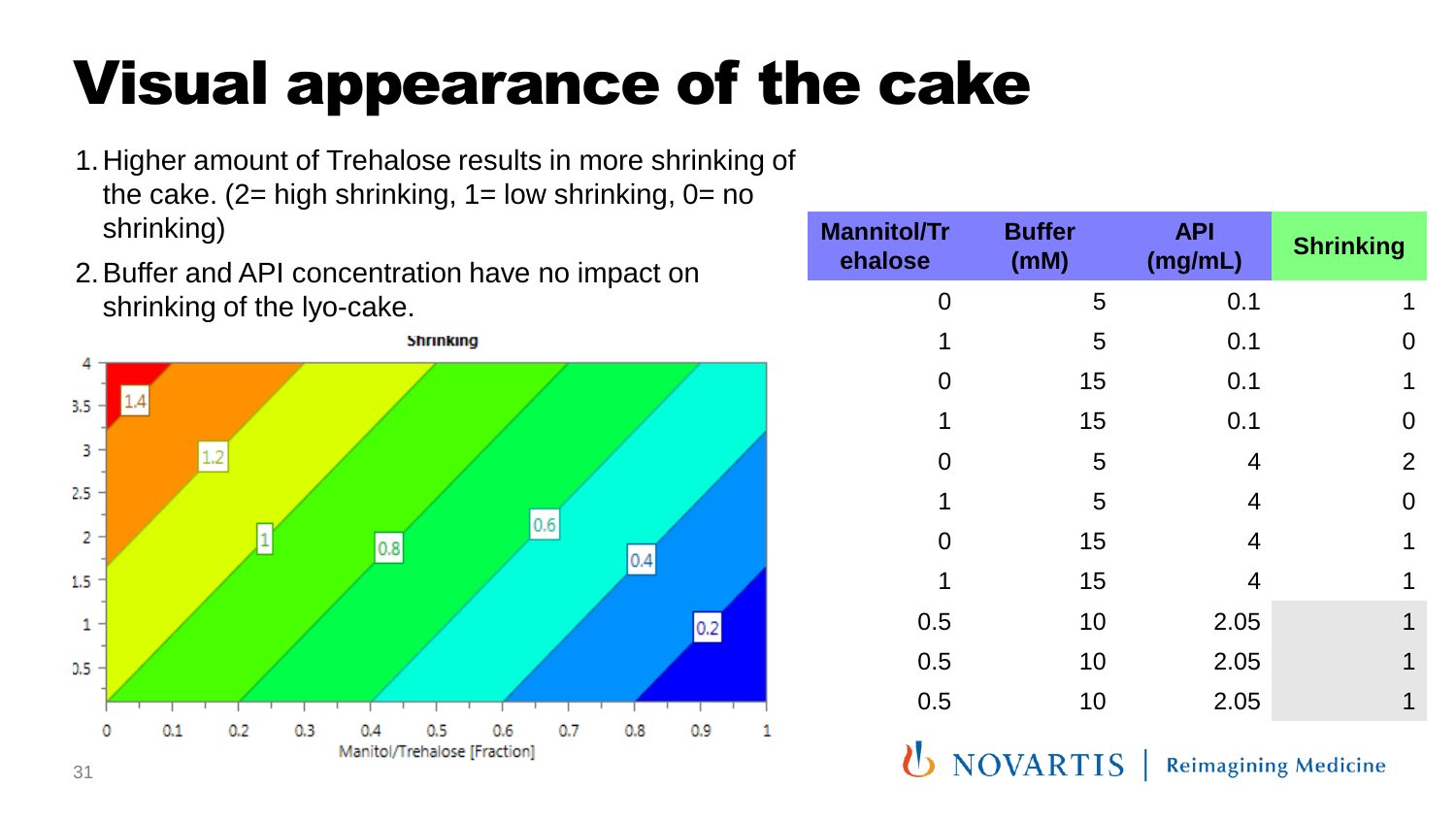# Conclusions of DoE

- 1. Drug product:
	- Chemically stable formulation in the whole range of API concentration using 100% Trehalose but cake appearance better with Mannitol
	- Cake appearance was optimized to be able to use 100% Trehalose
	- ➢ **Lyophilisate formulation with a shelf life predictions of more than 3 years at 25C/60%RH**
- 2. DoE with ASAP
	- ASAP predictions are still difficult to include in DoE error is too high
	- Individual impurities or total deg are still better but missing the kinetic aspect
	- Improve set up to be able to use ASAP predictions or individual Arrhenius parameters in the DoE model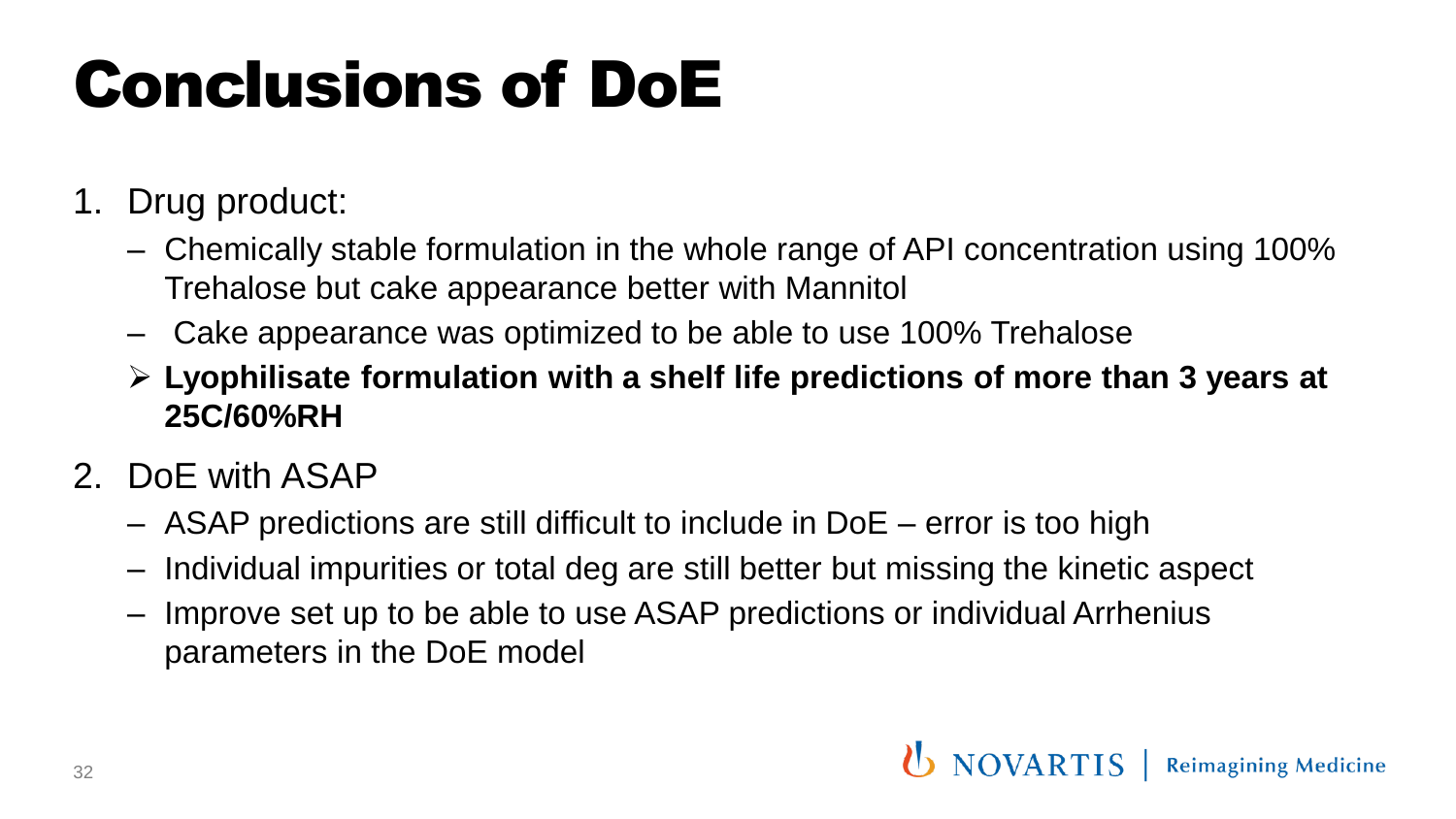### **Main degradant trend in ICH stability**



As observed in the DoE degradation rate is faster with the low strength but still acceptable. Real time data confirmed the 3 years shelf life at room temperature.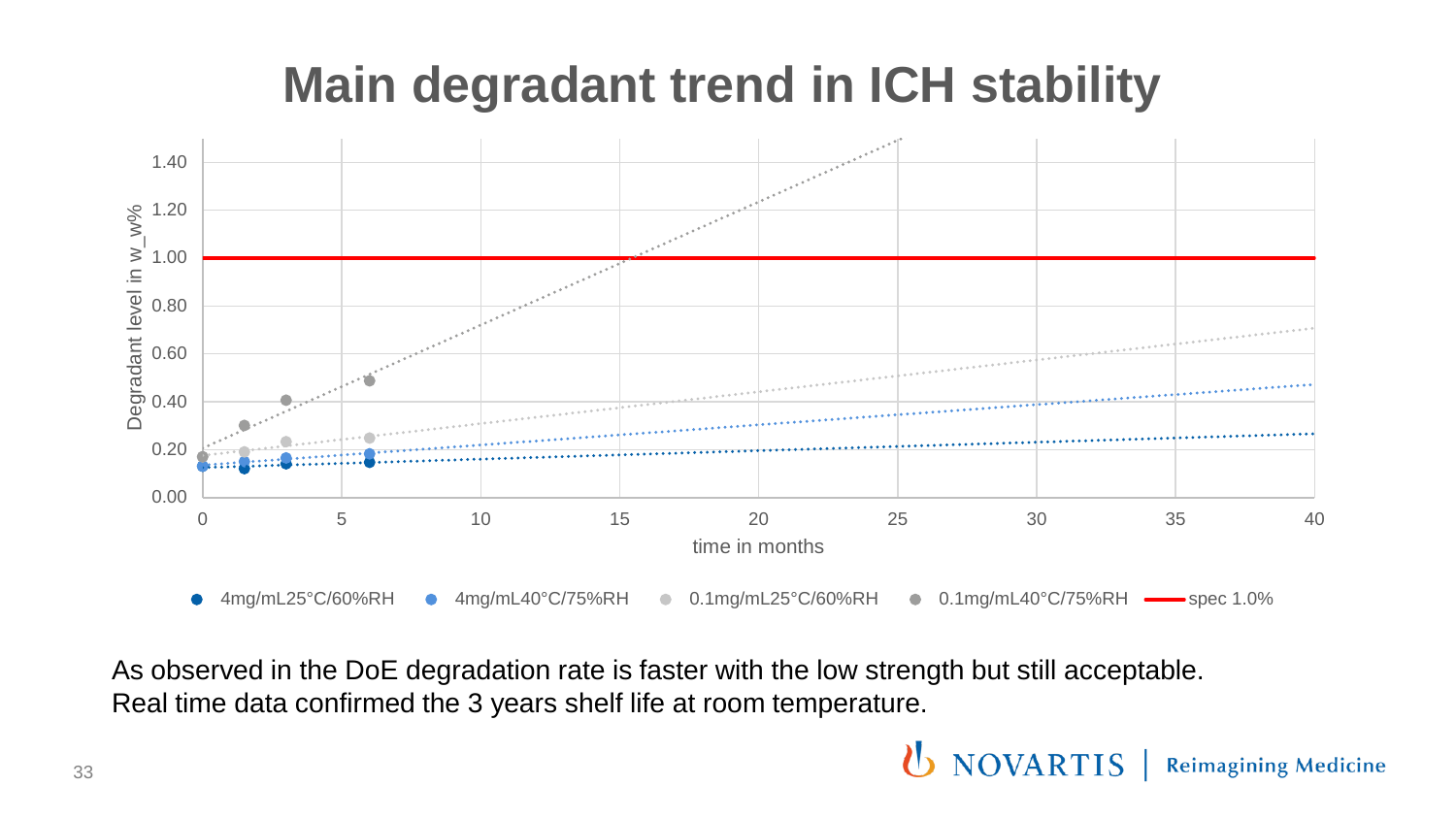# Implementation within development

- 1. ASAP is now the preferred tool within formulation development across all portfolio, when applicable
- 2. Its use accelerate the development especially in early phase
- 3. Develop real kinetic understanding of the degradation profile
- 4. Faster generation of stability data to support decisions
- **5. QUICK AND GOOD!**